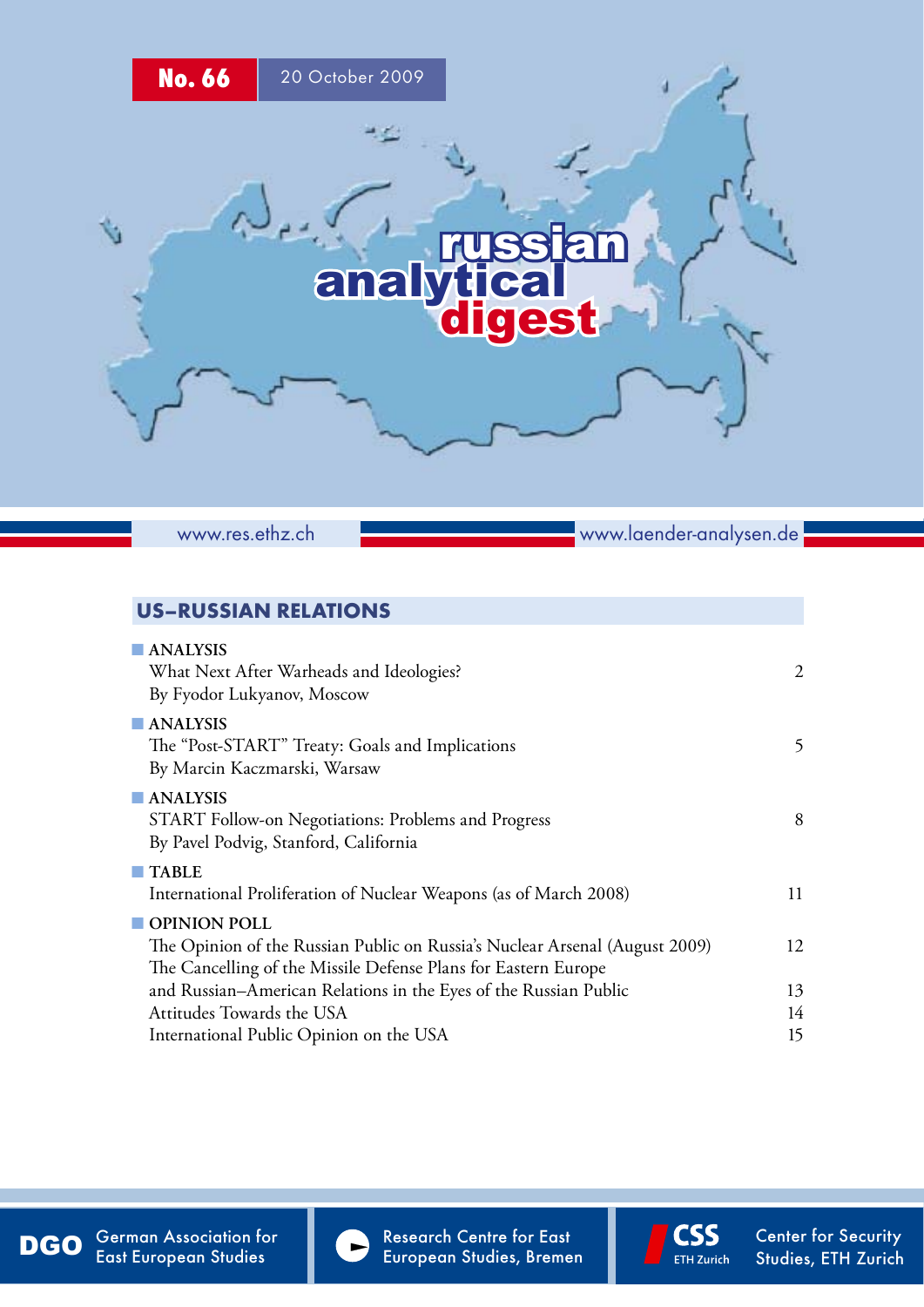<span id="page-1-0"></span>

## russian analytical digest 66/09

## Analysis

# **What Next After Warheads and Ideologies?**

By Fyodor Lukyanov, Moscow

## **Abstract**

Barack Obama's rise to power relaxed the atmosphere surrounding US–Russian relations, which by the fall of 2008 had reached their lowest point in the last 25 years. The beginning of negotiations on a new agreement to limit strategic offensive weapons, an understanding on Afghanistan, and Washington's decision not to locate missile defense sites in Central Europe, as well as the convergence on Iran, provide a basis for optimism. However, a new model of cooperation between Moscow and Washington, which would address the realities of the 21<sup>st</sup> century rather than simply echoing the Cold War, has not been established. The two themes that determined the parameters of Russian–US relations earlier – nuclear parity and ideological confrontation – have lost their previous importance. Today both states are interested in harmonizing their priorities regarding regional conflicts in Eurasia. Such agreements are possible, but there have yet to be any attempts to achieve them.

## **Changing Places**

Let's start with two quotes.

First: "Democracy cannot be imposed on any nation from the outside. Each society must search for its own path, and no path is perfect. Each country will pursue a path rooted in the culture of its people and in its past traditions."

Second: "States … should know each other as well as possible and have the right to evaluate critically not only each other's foreign, but also domestic policies and maybe even point out insufficiencies in these policies if they can lead to problems at the international level or ignore generally accepted ethical norms and the principles of humanism."

The first quote seems very familiar. During the middle of this decade, at a time when the Russian state implemented a policy of "sovereign democracy," Russian high level politicians constantly spoke about these things – the uniqueness of Russia's path toward democracy and the inadmissibility of intervening in a country's internal affairs. The second quote is practically a word-for-word expression of Washington's answer to Moscow.

Nothing new? Almost. The difference is that the first quote comes from US President Barack Obama. This is an excerpt from his speech to the UN General Assembly on September 23, 2009. The second quote is part of Dmitry Medvedev's speech at the Yaroslavl Political Forum on September 14. The leaders of the two countries have literally changed places.

Does this mean that the "reset" between Russia and the US has produced results and that there is mutual understanding between the countries? No, more likely this surprising transformation has a different meaning. In the relations between the two countries there is now much less of the ideology that constantly existed in the

1990s and particularly in the 2000s. After the departure of the Bush administration, the White House essentially does not make any evaluations of the state of democracy and human rights in Russia. Even the State Department's annual report on this topic had a routine character and drew little attention in Moscow.

During Barack Obama's July visit to Russia, he demonstrated a mastery of lexical and political tight-rope walking in order to say what he needed to say about rights and freedoms, while not injuring with such words the mutual understanding on principle questions that he was seeking. He succeeded in this, to the joy of the Russian leadership, which now has enough self-confidence to pose questions about openness and perfecting democracy. Of course, little will come from posing the question in this way.

This transition affects more countries than just Russia. Obama's cabinet has decisively rejected the idea of "promoting democracy," which was the main ideological pivot of the activity of his predecessor. The reason is clear – the results of the neo-conservative course were so miserable that Barack Obama now must undo the damage done by the Republicans. For this task, it is necessary to have more than the propaganda of ideals – America needs help in solving the vast majority of its foreign policy problems and needs to win support from those who are able to provide this help. It must find partners regardless of their socio-political structure.

### **Three "Easy" Problems**

It makes sense that Russia is one of the top priorities in Obama's new course. It is not that Washington considers Moscow to be so important. Rather, the strategists of the current administration decided that among the numerous difficult problems Obama is facing, establishing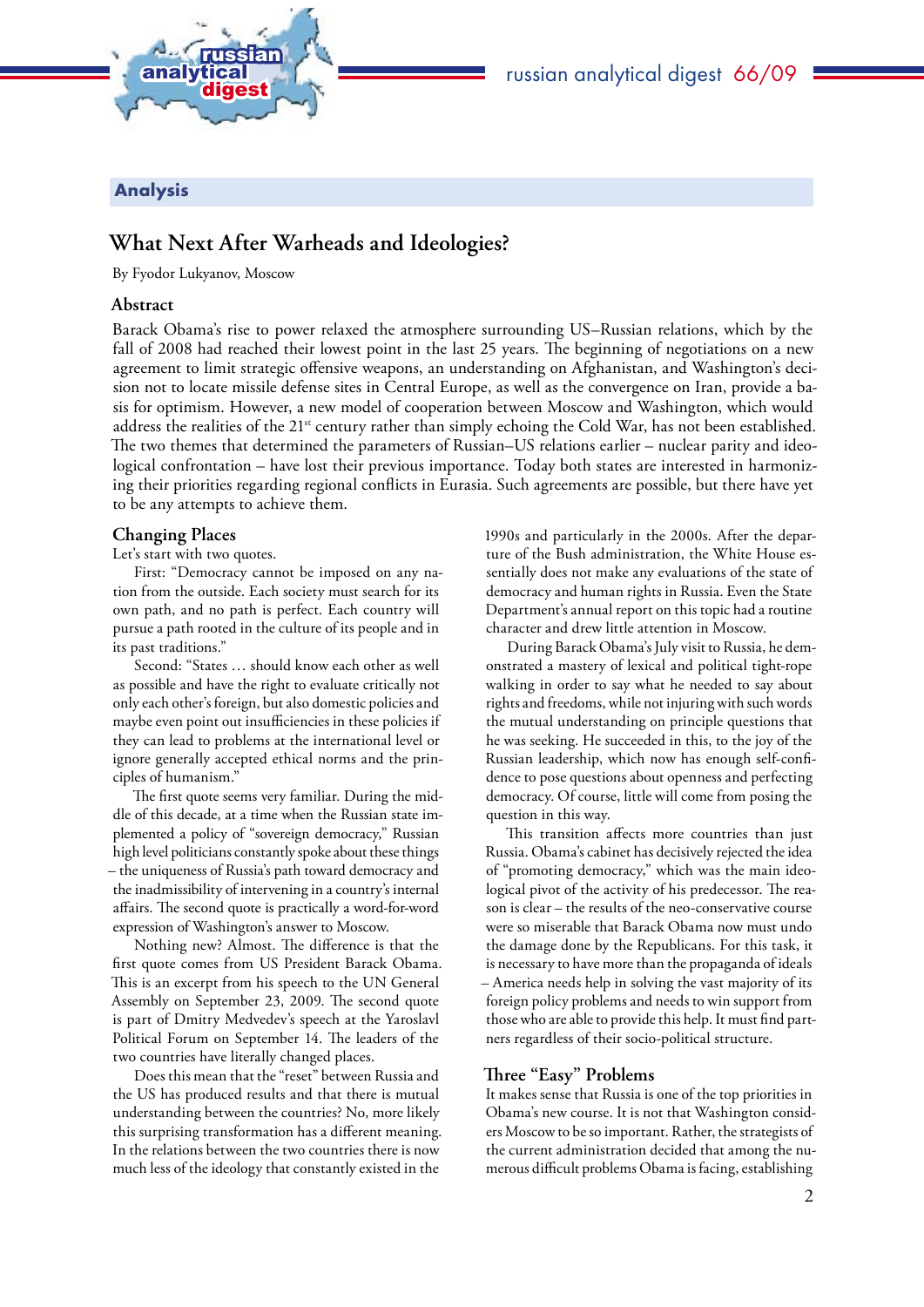improved relations with Russia is achievable (progress is much more likely than say in the Middle East) and might provide a useful demonstration effect.

analytical<br>digest

russian

So far, Obama was not mistaken. In Russian– American relations there are several possibilities that could bring quick results without heavy costs on either side. Efforts in all these directions are under way.

First is the new agreement on reducing strategic offensive weapons to replace START I, which expires in December 2009. On this topic, the two parties can organize a loud and winning campaign showing how the two nuclear superpowers are again seeking to reduce their arsenals and call on other countries to follow their example. The actual parameters of the reduction always can produce numbers that do not require any serious concessions by either side. Ultimately, even the most extreme hawks do not believe in launching a nuclear war. But the symbolic factors and support for deterrence represent a great resource. As in the past, Russia and the US have many warheads and launchers and it is always easy to carry out cosmetic reductions. According to all indicators, such reductions will make up the content of the new agreement, which will be prepared by the end of the year.

Second is the question about the missile defense system designated for Central Europe. The project's technological weaknesses, strategic senselessness, high costs, and political provocations made it a prime target for elimination. This does not mean the rejection of missile defense as such, stop the development of the new technology, or prevent the appearance of a shield in the future, but it does give the administration the ability to make a beautiful gesture and expect something in return. Many in Russia assumed that Obama would overturn Bush's initiative, but nevertheless, Moscow appreciated the move and feels obligated to respond. Above all, the American president most likely won over the Kremlin by doing what he promised to do. During the previous administration, Russia no longer expected such an approach or that American leaders were at all interested in what other participants in international relations thought.

Naturally, if work on US national missile defense – an effort to defend America and its military-political allies – continues, we would quickly return to the standoff that existed a year ago. A resolution can only come from creating the kind of joint missile defense system now discussed in Moscow, Washington, and Brussels. If these plans develop in a serious manner, there could be a fundamental transformation of relations. If these discussions are to be productive, China should be included in them from the very beginning. Otherwise, Beijing,

without doubt, will interpret the defenses as being directed against them. Most likely, Washington would not be against taking measures that reduce the level of cooperation between Moscow and Beijing, pulling Russia into a system which would elicit China's displeasure. But, objectively Russia simply cannot allow China to lose confidence in bilateral relations. Moreover, preserving stability in Eurasia is impossible without including China.

Third is the problem of Afghanistan. Here the interests of Russia and the US (and all players in global and regional politics including Iran) are similar, even if they do not coincide exactly. No one has an interest in the return of the Taliban to power in Kabul. Therefore, opening transit routes for the American air force, which presidents Medvedev and Obama agreed to in Moscow, does not contradict Russia's goals and provides a convenient opportunity to show good will.

Of course, one should not overestimate the degree to which Russia is interested in NATO's success in Afghanistan. In Moscow, most analysts believe that sooner or later NATO and the US will have to leave the country because they will not be able to achieve anything there. In practical terms, Russia is working to the best of its ability to support America and NATO in Afghanistan, but at the same time is preparing for what will happen in the region after they leave. In this connection, they are working to turn the Collective Security Treaty Organization (CSTO) into an effective military-political alliance and not just a "club of Russia's friends."

While these three topics are important, they do not define the entire agenda either for Moscow or Washington; however, beyond them, the field is undefined. One illustration of the objective difficulties that Russia and the US face in the search for cooperation is the situation with Iran.

## **The Iranian Conundrum**

Russia's strengthening position on the Iranian question, which took place this autumn, definitely resulted from Obama's decision to reject placing missile defense sites in Poland and the Czech Republic. Moscow definitely felt it necessary to respond positively to this friendly gesture. However, it is one thing to announce support for sanctions and quite another to agree on their specific contents. If Washington expects a radical change in the Russian position, it will be disappointed. This is not a result of Moscow's desire to trip up its American partner or even particular sympathy for Iran. Simply, in formulating their policies, Russia and the US operate in completely different contexts regarding their re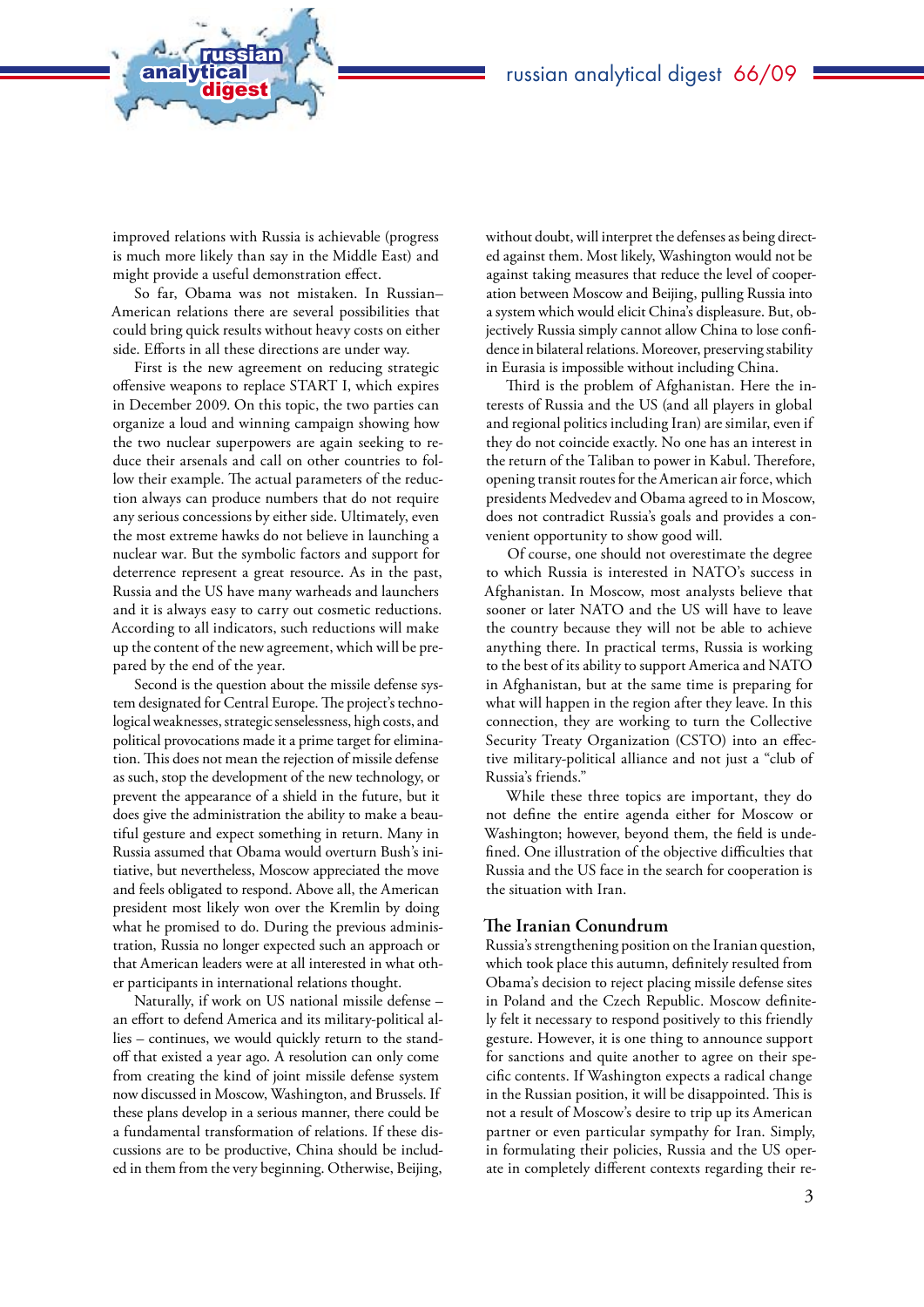lations with Teheran. America looks at the situation with a global view, while Russia operates from a regional position.

analytical<br>digest

russian

For the US, problem number one, whose importance is an order of magnitude greater than the rest, is the possibility that Iran will acquire nuclear weapons. Such a development would qualitatively increase the threat to Israel; launch a domino effect throughout the entire Middle East with a likely massive race for nuclear status among Saudi Arabia, Egypt, Turkey and possibly others; and undermine American influence in this key region. The stakes are increased by the fact that the inadmissibility of Iran obtaining nuclear weapons sits at the center of American policy. Accordingly, if it happens, it will be a serious blow to the prestige of the superpower. And this would damage its global position.

Russia also considers a nuclear Iran to be a very unpleasant and undesirable development of events, but not as catastrophic as the Americans see it. For Moscow, Iran is a neighboring regional power whose influence is growing. Russia's experience of practical cooperation with Teheran in the post-Soviet period is generally positive: the joint effort to end the civil war in Tajikistan and also Iran's restrained position in regard to the Chechen wars.

Teheran's potential opportunities to create problems in the Russian sphere of interests are great: take, for example, the unresolved problem of the status of the Caspian Sea. Fighting with Iran means introducing additional instability along Russia's southern borders. Moreover, if now Moscow does not particularly believe that Russia could be a target for Iranian rockets, following a deterioration in relations, the probability of such a strike would increase. Already, Iran considers Russia to be an unreliable partner, one that makes decisions with a constant eye on the US and Europe and uses the Iranian question as a bargaining chip with the Western powers.

The negotiations in Geneva, which followed the most recent outbreak of concern around Iran, increased hope in the possibility of coordinated action, in which each of the sides is able to play a positive role. At the same time, Iranian diplomacy has rich experience in maneuvering and skillfully playing on contradictions, which constantly push problems into a new cycle.

#### **Taking Interests into Account**

Despite the objective differences between Russia and the US connected to the Iran problem, the very fact of discussing it marks a new base for relations. It is a potential area of agreement regarding regional interests.

The list of foreign policy priorities for the US and Russia are similar in structure and geography, but vary considerably in content. At the center of attention for both countries are regional conflicts, many of which have the potential to spill over to the global stage. But their lists are different. For Washington, it is above all Iran, Afghanistan, Middle East peace, and North Korea. For Moscow – Ukraine, Central Asia, and the Caucasus. American priorities are on the Russian list, but much lower in the hierarchy. And vice versa.

In both Moscow and Washington, there is no understanding that the entire regional spectrum should be viewed in a unified context. Doing so means that in each individual case there is more room for maneuver. It is not simply a matter of linkages and exchanges. The answer is much more sophisticated. If one adds up the existing concrete challenges, only a comprehensive solution is capable of providing stability in Eurasia, where the disappearance of the USSR and the end of Cold War ideological confrontation removed the system-forming pivot.

In general, global political tendencies, which were visible at the beginning of the twenty-first century and were accelerated by the crisis, are forcing Washington to intensively search for new approaches. Relations with Russia are part of this broader effort.

Despite the presence of numerous weaknesses threatening the future development of the state, Russia is one of the few remaining countries in the world capable of strategic thinking and the potential to use force. Europe lost these qualities and China is focused on self-development, at least for now. The absence of alternatives makes Moscow both a potential opponent of Washington, and a potentially important partner.

For such a partnership, both sides should go beyond the limits of the ideological conceptions passed down from a previous era. Zero sum game logic dominates relations, while there is minimal attention paid to mutual interests. But it is possible to agree on interests: since many of them do not match in terms of priorities, each side can give up the ones it considers secondary in order to address the most important ones. However, this outcome is only possible if the inertia of the Cold War gives way to an understanding that the twenty-first century will be completely different for both the US and Russia.

#### *About the Author*

Fyodor Lukyanov is Chief Editor for *Russia in Global Affairs*.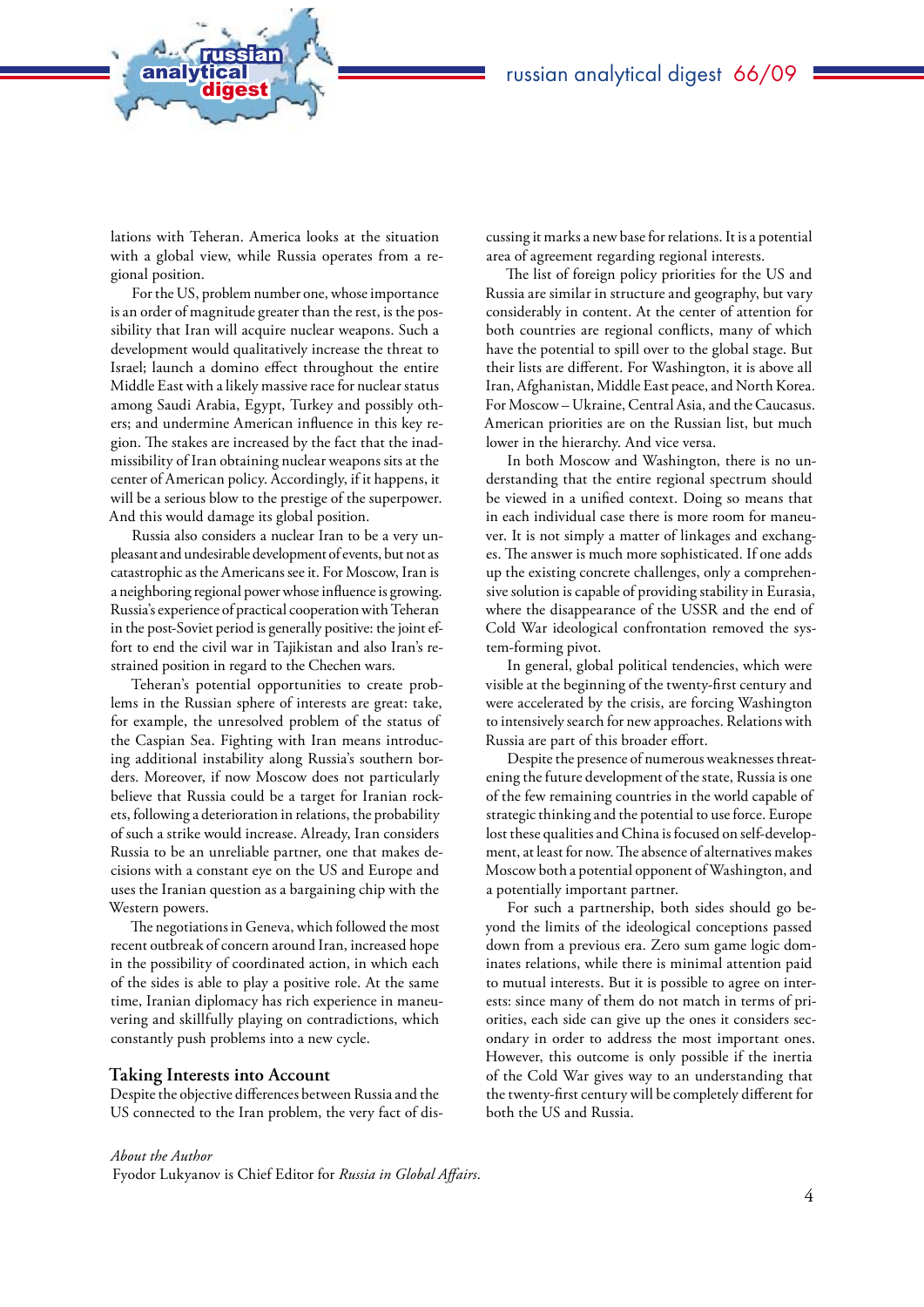<span id="page-4-0"></span>

## Analysis

# **The "Post-START" Treaty: Goals and Implications**

By Marcin Kaczmarski, Warsaw

## **Abstract**

With the new administration of Barack Obama coming to power, Russia managed to re-engage the U.S. in arms control negotiations. The "post-START" treaty is expected to bring Moscow status as a global great power, strategic stability and parity with the U.S., as well as security and economic gains. Despite existing differences between the two sides, the new treaty offers a win-win situation, which makes agreement probable. Nevertheless, the "post-START" treaty is unlikely to cause spill-over effects that change the overall dynamics of Russian-American relations. Similarly, it cannot be taken for granted that the treaty paves the way for further disarmament. Rather, it may stand out as the main – and only – achievement of the "reset" policy.

## **Moscow Waits a Long Time to Re-engage the U.S. in Arms Control**

After the collapse of the Soviet Union, Russia's only tangible claim to great power status was its nuclear parity with the U.S. Despite all its weaknesses, the Russian Federation remained the only state capable of inflicting ruinous damage on the United States. Moscow perceived its nuclear weapons as a cornerstone of its security policy and the ultimate guarantee of its sovereignty and territorial integrity in the turbulent 1990s. During the presidencies of George Bush senior and Bill Clinton, Washington demonstrated a deep understanding of Russian over-sensitivity in the sphere of strategic stability, conducting endless negotiations with regard to strategic arms reductions (amendments to START II and preparations for START III). The U.S. found it useful to reduce the Russian nuclear arsenal and gain a considerable degree of control over it. Moscow, for its part, attempted to bargain using the issue of START II ratification.

After George W. Bush took office, he overturned the status quo inherited from the Cold War. His opposition to arms control stood out as one of the key features of the US's growing unilateralism. Two major blows to Russian–U.S. nuclear parity (and indirectly strategic stability) came from the U.S. withdrawal from the ABM treaty (announced in December 2001, effective in June 2002) and, paradoxically, the SORT treaty (referred to also as the Moscow treaty). The parameters of SORT made it merely symbolic – the level of reduction remained imprecise (between 1,700 and 2,200 warheads), the structure of the nuclear triad was not defined, and the treaty lacked verification measures. In practice, the U.S. began unilateral arms control, adjusting the posture of its nuclear forces to the needs of global primacy, promoting, for example, the concept of a global strike capability. Plans to deploy a missile defence

shield followed, with elements positioned in Poland and the Czech Republic, provoking angry reactions from the Russian elite. American analysts went so far as to proclaim the dawn of American nuclear primacy, arguing that the poor conditions of the aging Russian nuclear arsenal combined with an effective missile defense system would render Russia's second strike capability useless. However exaggerated, such opinions indicated the growing asymmetry in Russian–American strategic relations.

Since then, Russia has strived to reverse both tendencies – to gain influence over American missile defence plans and strategic forces. The need to return to strategic arms control was one of the key issues of then-President Putin's speech at the 2007 Munich security conference. These efforts to re-engage the U.S. in arms control talks succeeded when Barack Obama won the presidency. The arms control lobby in the American policy-making community gained the upper hand. Resuming arms reductions talks with Russia fits perfectly with Obama's conception of a nuclear-free world order. Negotiations on the treaty replacing START I, which expires in December 2009, dominated the "reset" agenda. Several rounds of talks followed, starting in May 2009, and during the July summit in Moscow, both presidents agreed upon the basic parameters of the new "post-START" treaty.

## **The Goals Behind the "Post-START" Negotiations: Status, Security and Economic Gains**

The "post-START" treaty goes beyond the zero-sum logic that has dominated Russian–American relations for the last several years. The new agreement may create a win-win situation. Nevertheless, it is still Russia that has more to gain from the new treaty, if it manages to push through its proposals. At stake from Moscow's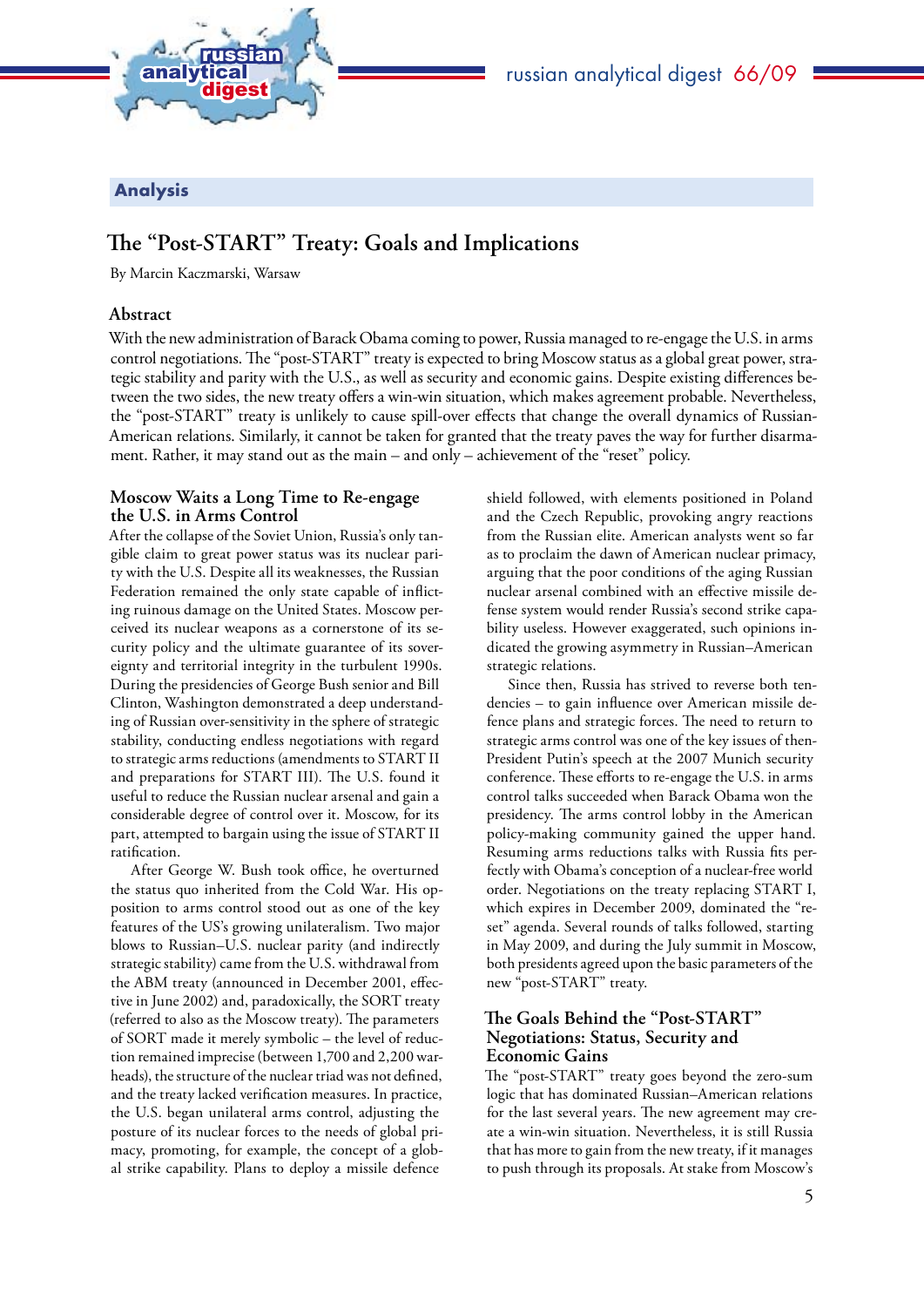

point of view are status, strategic stability and nuclear parity with the U.S., as well as security and economic gains.

analytical<br>digest

russian

Securing great power status remains one of the key driving forces behind Russian foreign policy. Concluding a treaty that confirms Moscow's nuclear parity with the U.S. and strengthens strategic stability would be a powerful symbol of Russia's return as a global great power, second only to the U.S. and in particular spheres, to no one. At the same time, it would confirm the wisdom of Russia's policy resisting President Bush's unilateralism.

Strategic stability vis-à-vis the U.S. is another element of Russia's self-image and the cornerstone of its security policy in the global dimension. Although Moscow cannot afford to maintain numerical parity with the U.S. (and the new treaty envisions differentials in the levels of warheads and carriers), it is still obsessed with qualitative equilibrium. Pressing for the U.S. to re-engage in arms control, maintain strategic stability and limit missile defence plans, Russia has raised the issue of its national security, which has remained ambiguous. It has always been doubtful whether a modest American mid-phase missile defence system would be able to upset strategic stability between Russia and the U.S., given the former's vast nuclear arsenal. However, Moscow has been wary of the possibilities of expanding the system, which, in turn, would give the U.S. a kind of primacy (although it is questionable whether even an expanded system could deprive Moscow of its second-strike capability).

Expected economic gains are another motive behind Russia's desire to secure the "post-START" treaty. The objective is to reduce the costs of maintaining and modernizing the Russian nuclear arsenal. Moscow cannot afford to replace all its warheads and missiles with new models, and it faces difficulties in developing such weapons.

Although it gives more benefits to Russia, the U.S. is also interested in concluding the new treaty for several reasons. An agreement that reduces the Russian arsenal combined with verification measures will give the U.S. a degree of influence over the Russian nuclear arsenal and current information. Washington also expects concessions in other spheres.

American support for the treaty goes beyond immediate advantages. The new administration perceives it as the first step in realizing the idée fixe of President Obama – establishing a non-nuclear world. The strength of the arms control lobby and the partial failure of the missile defense idea are also responsible for U.S. engagement in the "post-START" negotiations. Finally, the administration is seeking desperately for a clear-cut success in its foreign policy.

### **Negotiations – Perspectives for Narrowing the Differences**

All of the factors presented above have not made the negotiating process easier. Both sides face a time limit (START expires on 5 December), but important differences still persist. It is obvious that Russia and the U.S. will not manage to ratify a new treaty by 5 December, but signing a treaty would be enough (and the two sides might find a way to have it enter into force before it is ratified).

The key differences separating Russia and the U.S. can be summed up as follows: rules for counting warheads and carriers; linking offensive and defensive weapons; conventional use of strategic weapons and "downloading" possibilities. Russia would prefer to maintain the basic structure of START, which implies an irreversible reduction in the number of nuclear warheads to a certain ceiling (the Russian Federation opposes storing warheads in depots). Russia aims to keep in place the quantitative limits on delivery vehicles (strategic bombers, intercontinental missiles, submarines carrying ballistic missiles). The United States prefers to impose limits only on those warheads which are actually installed on delivery vehicles, while being able to keep the remaining warheads in storage. This would allow it to equip some delivery vehicles with conventional weapons, while at the same time retaining the ability to flexibly expand the nuclear arsenal, a possibility that causes Russia serious concern.

Agreement on the basic parameters of the "post-START" treaty, signed during July's presidential summit, has not done much to solve these basic problems. The parties agreed to reduce the number of warheads to 1,500–1,675 over a period of seven years. The agreement also provides for a reduction in the number of weapon delivery vehicles to 500–1,100. The agreement states that the new treaty should include provisions concerning the relationship between the offensive and defensive strategic potentials, without specifying what form such provisions should take.

## **The (Limited?) Impact of the "Post-START" Treaty on Russian-American Relations**

Although the differences have not been resolved yet, the U.S. seems to have significantly facilitated negotiations by dropping plans to deploy a missile defense system in Central Europe. This policy shift opens the way for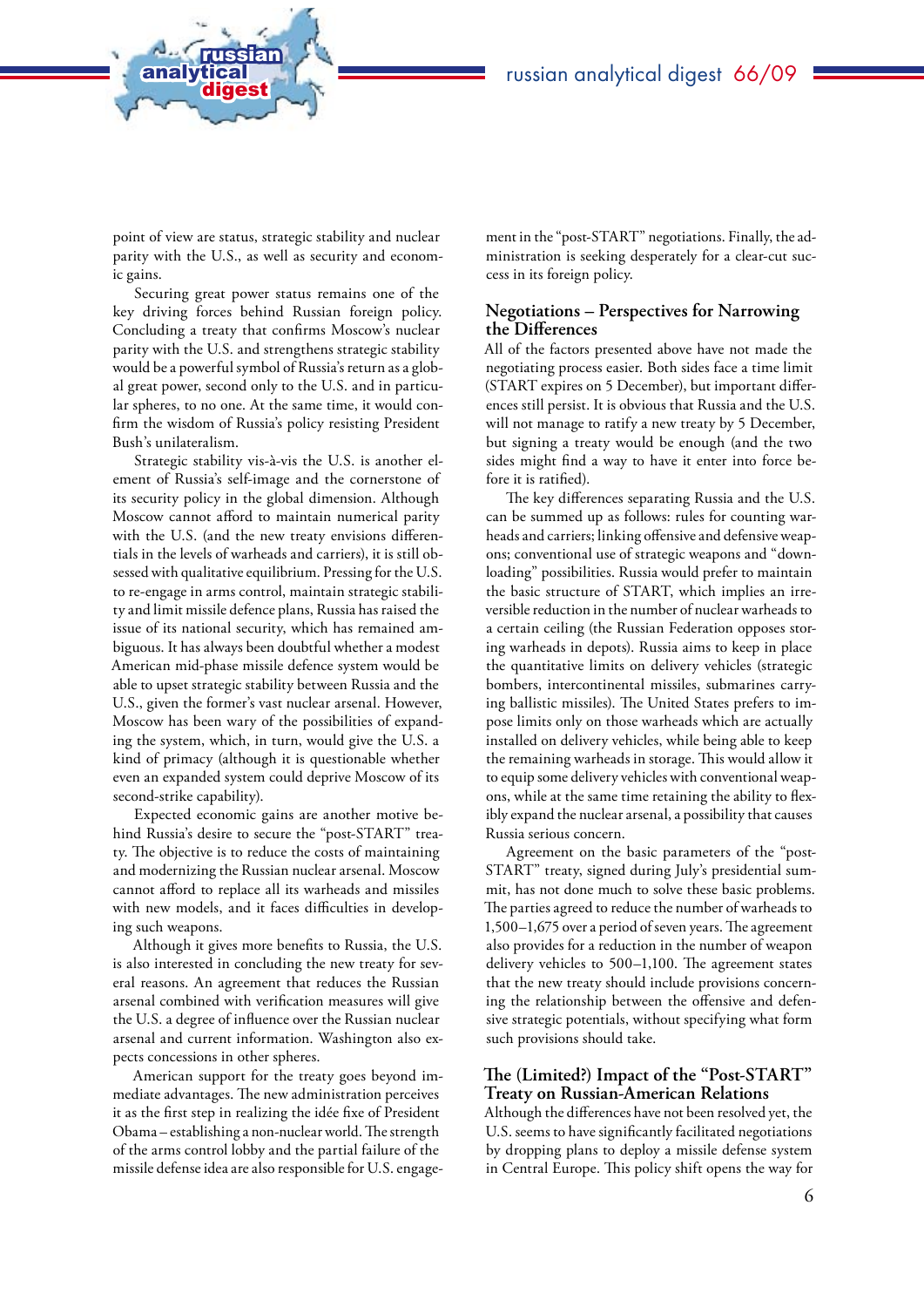both sides to adopt a common position on the issue of linking offensive and defensive potentials. Nevertheless, it still has not determined Russia's stance – whether it pushes for new concessions or steps back and agrees to some of America's proposals. Nevertheless, even given the persisting differences, the probability of concluding the "post-START" treaty remains high. But two further questions remain open: ratification by the U.S. Senate and the overall impact of the expected agreement on Russian–American relations.

analytical<br>digest

russian

The opposition to the "post-START" treaty seems to be relatively stronger in the U.S. Particular constituencies oppose specific provisions, which are perceived as concessions going too far, even if they do not reject the treaty itself. President Obama will face a difficult task in convincing the Senate to ratify the treaty, especially if Moscow pursues its assertive policy. In Russia, most observers view the treaty as necessary, while the Kremlin maintains complete control over the Duma.

The implications of the "post-START" treaty for bilateral relations between Moscow and Washington are far more speculative. The arms control issue is the easiest to address among all the problems overshadowing the Russian–American relationship. The question of whether the new treaty will change the overall dynamics of post-Cold War Russian–American relations remains open. The U.S. seems to expect the "post-START" treaty to act as a catalyst and to spill-over into other spheres. Nevertheless, equally probable is that the treaty remains the only achievement of the "reset" policy proclaimed by the Obama administration. The relative convergence of both parties' interests observable in the arms control area does not exist in other fields. Most telling is the wide divergence in the two parties' approach toward the post-Soviet space.

#### **Implications for Global Arms Control**

The implications of the "post-START" treaty go beyond the Russian–American bilateral relationship. Judging

from the point of view of arms control and disarmament, the return of Russia and the U.S. to a legal framework is more important than the reductions themselves. The levels of warheads will probably remain above 1,500 (SORT treaty envisioned the level of warheads between 1,700 and 2,200), which means that there still is overkill capacity on both sides.

Nevertheless, contrary to the expectations of the Obama administration and Obama himself, the new treaty may not open a new era of arms control and disarmament, and may not move the global process of arms control forward. On the margins of post-START negotiations, Russian representatives including President Dmitry Medvedev, outlined their evolving approach to arms control. Moscow wants to broaden the scope of existing strategic talks, proposing to adjust the nuclear arsenals of lesser powers (China, France and the UK) in line with Russian–American cuts in order to maintain the distance in case of further cuts (as in the Washington 1922 treaty on sea power). Another proposal is the multilateralization of the INF Treaty. Such a stance suggests that Russia aims to freeze the current situation in the sphere of strategic weapons rather than pursue a "nuclear zero" option.

#### **Conclusions**

The main paradox is that whereas it is Russia that has more to gain from the "post-START" treaty, it is the U.S. that is behaving as if it needs the treaty more urgently. The Obama administration needs a spectacular success that it can deliver to the American public as proof that its post-Bush foreign policy is on the right track. The Kremlin may try to take advantage of such a situation by toughening its negotiating stance. On the other hand, Russia must realize that a treaty perceived as weakening American national security will undoubtedly fail in the U.S. Senate, which obviously is not in Russia's interest.

#### *About the Author*

Marcin Kaczmarski received his Ph.D. in political science from the University of Warsaw in 2007 and now works as an analyst in the Russian Department of the Centre for Eastern Studies (OSW) and as an Assistant Professor at the Institute of International Relations, University of Warsaw.

#### *Further reading*

[www.armscontrol.org](http://www.armscontrol.org) – the web-page and on-line edition of Arms Control Today [www.carnegie.ru](http://www.carnegie.ru) – the web page of the Carnegie Foundation in Moscow, with the best expertise on Russia's nuclear policy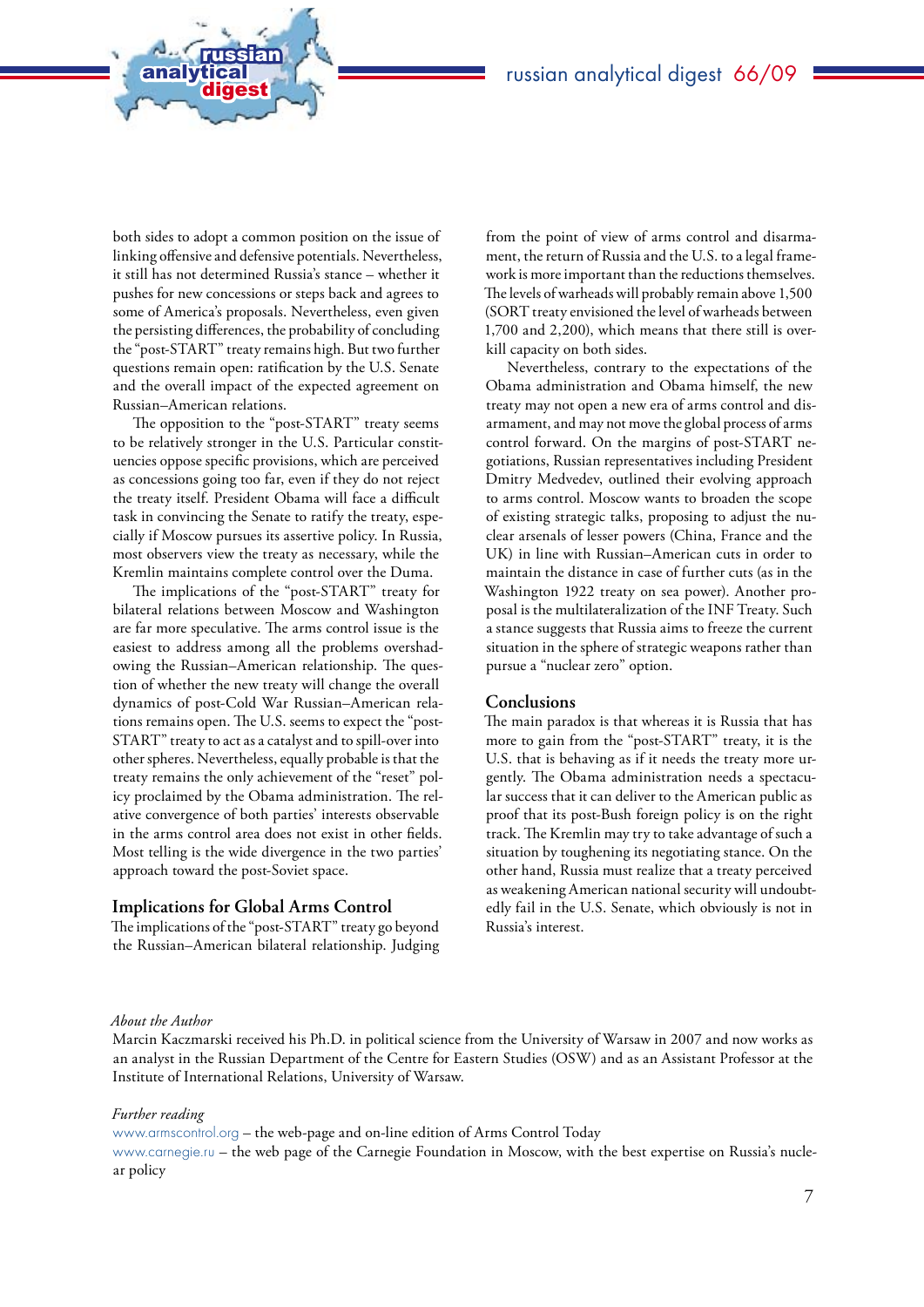

<span id="page-7-0"></span>

## Analysis

## **START Follow-on Negotiations: Problems and Progress**

By Pavel Podvig, Stanford, California

## **Abstract**

The 1991 Strategic Arms Reduction Treaty (START) has remained in force much longer than anyone expected as attempts to iron out a successor treaty failed. Now the presidents of the US and Russia are committed to reducing their forces to the level of 500–1,100 strategic launchers and 1,500–1,650 warheads. Success depends on whether the two sides can agree on counting rules. Observers also fear a gap in verification measures after the START treaty expires in December and before the new one is ratified.

## **A Hard Act to Follow**

It is highly unlikely that anyone present at the signing of the Strategic Arms Reductions Treaty (START) in Moscow in 1991 expected it to stay in force for the full 15-year term specified in the treaty. The term was made long enough to give the United States and the Soviet Union a chance to negotiate a new agreement, which was supposed to supersede START and commit the two nuclear superpowers to deeper reductions of their nuclear forces. The process of negotiating these reductions, however, turned out to be quite difficult, since it raised a host of questions about the nature of the relationship between the two countries, the role of nuclear weapons in that relationship and in national security in general, as well as about the importance of missile defense and the balance of conventional forces. All of these issues have been at the center of the debate about international security and U.S.–Russian relationships in the past twenty years and all of them are in some form present in the current round of arms control talks.

In the first decade after the breakup of the Soviet Union, arms control was hardly the most urgent task of the new Russian leadership, which had to deal with the economic and social cost of the transition to a market economy. The United States also did not assign arms control a high priority, concentrating instead on what appeared to be a rising threat from third countries. Attempts to ratify the START II Treaty, which was signed by the United States and Russia in 1993, were unsuccessful, mostly because of Russia's concerns about its growing disparity with the United States. U.S. pursuit of national missile defense and Russia's economic problems only exacerbated the situation. The ratification attempts were finally abandoned in 2002, when the Bush administration withdrew from the ABM Treaty and adopted a policy that emphasized unilateral reductions in nuclear forces and generally rejected the value of arms control treaties.

To replace START II, in May 2002 the United States and Russia signed the Strategic Offensive Reduction Treaty (SORT or Moscow treaty), which ostensibly committed them to further reductions, but in reality was never meant to go beyond what the two sides were planning to do unilaterally. In addition, the Moscow treaty provided no legal framework of its own, relying instead on the one created by START. As a result, the START Treaty is still the only substantive strategic arms control that exists today and when it expires in December 2009, the United States and Russia will have no bilateral arms control and disarmament obligations that would cover their strategic nuclear arsenals.

## **Getting Serious about Replacing START**

The first attempts to negotiate an agreement that would replace START were undertaken during the last years of the Bush administration. However, it is only after the change of administration in Washington that the U.S. and Russian presidents made, at their first meeting in April 2009, a strong commitment to resuming the process of "verifiable reductions in strategic offensive arsenals", which would begin with negotiating a new arms control treaty, normally known as START follow-on. It is worth noting that at this point the scope of the arms control process is defined fairly narrowly – it is supposed to cover only strategic forces, leaving tactical nuclear weapons outside of the talks, and it will not formally include issues of missile defense.

A more detailed outline of the future treaty was provided at the U.S.–Russian summit held in Moscow in July 2009. The treaty is expected to commit the two countries to reducing their forces to the level of 500– 1,100 strategic launchers and 1,500–1,650 warheads. These ranges reflect the current disagreements and are expected to narrow substantially in the final text. The treaty will not have separate ceilings on components of the strategic triad, so each side would be free to make its own decisions about the structure of its nuclear force.

The projected reductions seem to represent substantial progress when compared to the START agreement, which limited the number of strategic launchers and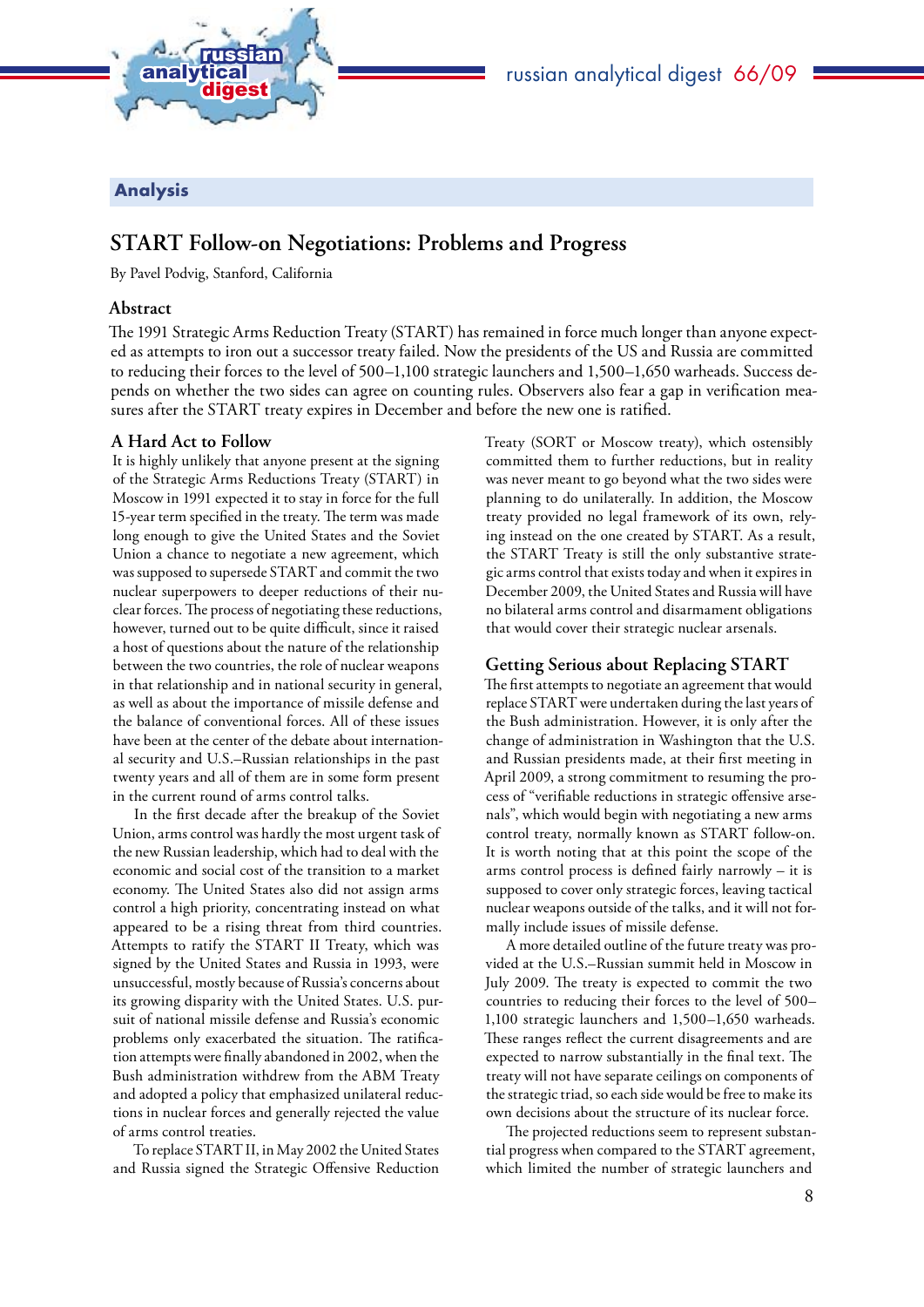warheads by 1,600 and 6,000 respectively. It also appears to go further than the Moscow treaty, which set a limit of 1,700–2,200 strategic warheads (the treaty did not have a separate limit on launchers). In reality, however, the reductions will be much more modest, especially on the U.S. side, since the difference in numbers reflects a change of definitions rather than actual reductions.

### **A Numbers Game**

analytical<br>digest

russian

In the START treaty, strategic launchers and warheads are counted by a set of rules designed to ensure that neither side has the capability of quickly reconstituting its strategic potential. These rules reflected the degree of distrust that existed between the United States and the Soviet Union at the time, but they did assure that the numbers in the treaty closely corresponded to the maximum number of warheads that a country could deploy. On the other hand, these rules make deep reductions difficult, for they, in most cases, require physical elimination of delivery systems. After achieving the START limits, the United States and Russia continued reducing their arsenals – the process that was codified in the Moscow treaty – but they handled it differently, creating a disparity in what is known as "upload potential," the ability to reconstitute the force that the START Treaty sought to limit.

If the new treaty is to limit the strategic forces at the level of 1,500–1,675 warheads agreed upon in July 2009, it will have to relax the strict START counting rules and rely instead on some version of the U.S. definition of "operationally deployed nuclear warheads" that was used in the context of the Moscow treaty (Russia has not formally accepted that definition yet). According to the January 2009 START data exchange, the United States had 5,576 strategic nuclear warheads associated with 1,198 delivery vehicles. The actual number of warheads that were operationally deployed was substantially lower – it was estimated to be around 2,200 in the beginning of 2009. For Russia, the difference is smaller, but it exists nevertheless – it reported having 3,909 warheads associated with 814 launchers, although the number of operationally deployed warheads is believed to be about 2,800. More importantly, in the United States, most of the difference between the START count and the operationally deployed warhead count is due to easily reversible measures, such as removal of some warheads from ballistic missiles. For example, most Minuteman III ICBMs, which are capable of carrying three warheads, are currently deployed with only one; Trident II SLBMs are deployed with four warheads, although they are capable of carrying eight. Moreover, the United States as a matter of policy keeps reserve warheads specifically to have that reconstitution option. In Russia, the difference was created primarily by the slow pace of eliminating old delivery systems, so it has no reconstitution capability to speak of.

While it is unclear if the U.S. "upload potential" has any practical significance, Russia has been raising this issue at negotiations for many years, insisting that any new treaty should include measures that would limit the U.S. reconstitution capability. One way of dealing with it would be to preserve the START treaty counting rules and requirements. However, as noted above, since the treaty is expected to set a limit of about 1,500 warheads, it will definitely limit only operationally deployed warheads, meaning that the START counting rules would have to be abandoned. As a way of satisfying Russia's demand for provisions that would limit upload potential, the new treaty will include a separate limit on the number of strategic launchers.

Although the concept of a limit on launchers is now accepted by both sides, in order for this limit to be meaningful, it would have to be set relatively low. This is the reason why the disagreement about the number of launchers, as reflected in the July presidential statement, is especially strong. Russia insisted on setting that limit at the lower end of the range – at about 500 launchers, while the United States would like to keep that number at about 1,100. Each side understandably tried to have a limit that would correspond to its existing plans – Russia has about 600 operational launchers and its modernization program envisages a force of about 400–450 delivery vehicles in a decade or so. The U.S. force currently includes almost exactly 1,100 deployed launchers, which the United States would certainly try to preserve, if only to have an option to convert them for non-nuclear missions (some of them have been converted already).

It is most likely that the number in the treaty will be a compromise that would set the limit lower than 1,100, but would allow the United States to exclude some of the launchers from the treaty count by demonstrating that they have been converted and no longer have nuclear missions. This might allow the United States to exclude 56 B-1 bombers that are still counted as deployed in START, about 50 B-52 bombers, 96 SLBM launchers on Trident submarines, and maybe some other systems as well. It is possible that the final treaty will set a limit of 800–900 launchers on each side. While this would probably not fully address all concerns about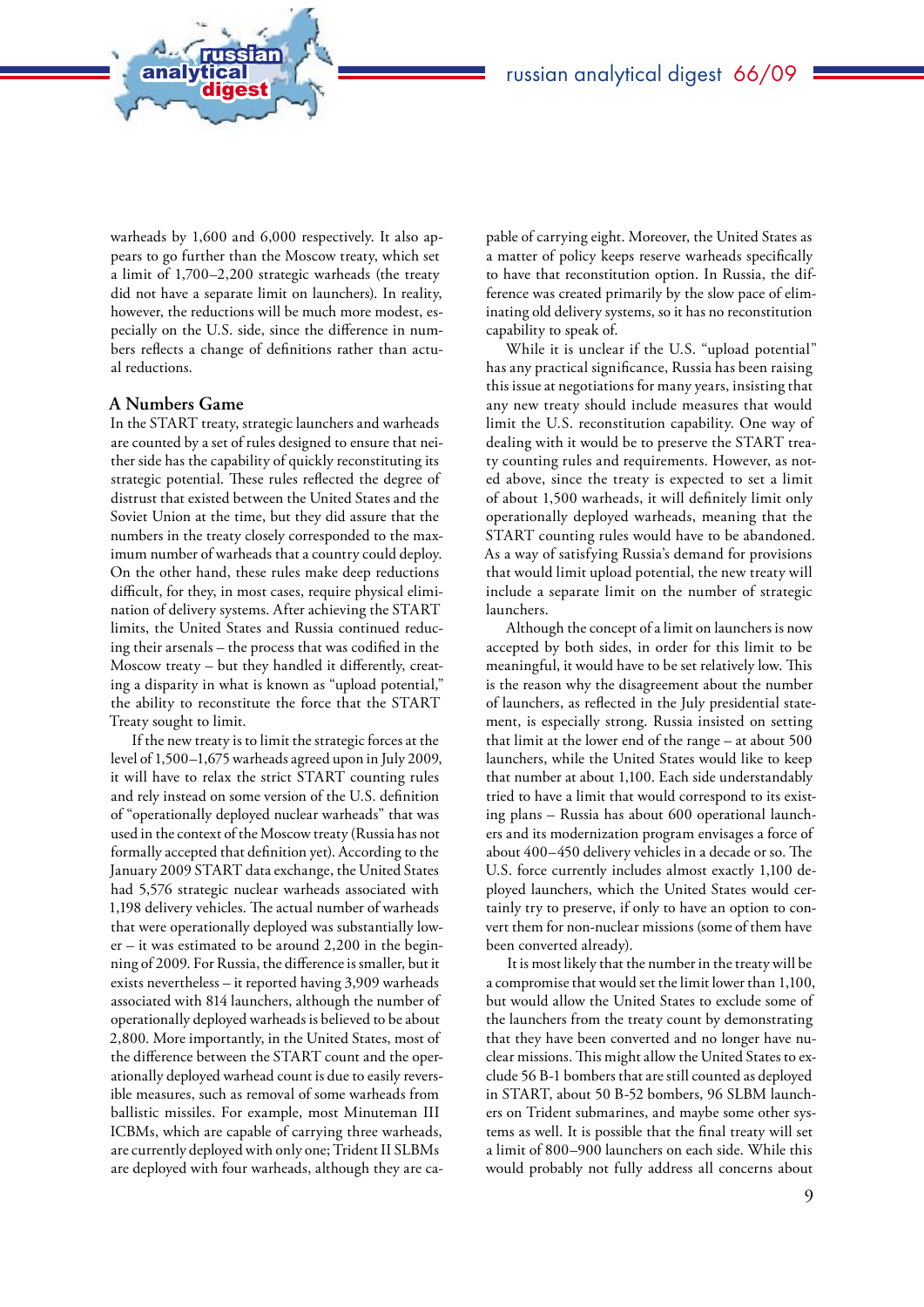the "upload potential", this limit is likely to be accepted by Russia.

analytical<br>digest

russian

Another issue that has been discussed during this round of negotiations is closely linked to the possible conversion of strategic launchers from nuclear to conventional missions. Russia has expressed two separate sets of concerns related to this. One is that the use of strategic launchers with conventional payloads, e.g. as planned in the U.S. Conventional Trident Missile program, could lead to a misunderstanding and an accident that could prompt a nuclear strike. Another, more longterm concern often expressed by the Russian military is that the U.S. high-precision conventional strike capability could at some point pose a threat to Russia's strategic forces. Accordingly, Russia would want to place some limits on the U.S. ability to convert the existing strategic delivery systems for conventional missions. It highly unlikely that these issues could be adequately addressed in the strategic arms control negotiations, but the treaty will probably include provisions that would allow some additional transparency measures to apply to former strategic delivery systems.

#### **Verification**

Although Russia and the United States are seeking to relax the START treaty counting rules, in general they seem to be committed to preserving most of its transparency and verification provisions. This may well be the most important element of the future agreement, for it would maintain the legal and institutional framework established by the START treaty. These arrangements allowed the two countries to preserve an important communication channel during the last two decades and greatly reduced the chances for misunderstandings similar to those that happened in the areas which did

not have a similar supporting infrastructure – tactical nuclear weapons and nuclear testing among them.

Given the political support that the negotiations have received from the presidents and the progress that has been made so far, there is little doubt that the new treaty will be signed before the START Treaty expires on December 5, 2009. However, it almost certainly will not enter into force by then, so the United States and Russia would have to find a way of dealing with the resulting gap in the arms control and disarmament regime. One possible option that is being considered by the negotiators is a joint commitment that would be made by the presidents not to take actions that would undermine the goal of the treaty. Since both countries have enough flexibility in their nuclear planning, they will have no difficulty fulfilling their obligations regarding reductions to their arsenals. It is not clear, however, if an executive agreement would be sufficient to ensure continuity in transparency and verification regimes – data exchanges and inspections may prove impossible without a formal treaty. This may not be a problem if the new treaty quickly enters into force, but the ratification process may take a significant amount of time – as long as one year.

A better alternative to the executive agreement would be an extension of the START treaty for five years, which is allowed by Article XVII of the treaty. This extension would be relatively simple to make since it would not require ratification by the legislature of either country. At the same time, the new treaty would automatically supersede START as soon as its ratification is complete. This course of action would provide the best way of avoiding the gap between two arms control agreements and preserving the structure of transparency and accountability established by START.

#### *About the Author*

Pavel Podvig is a researcher at the Center for International Security and Cooperation at Stanford University.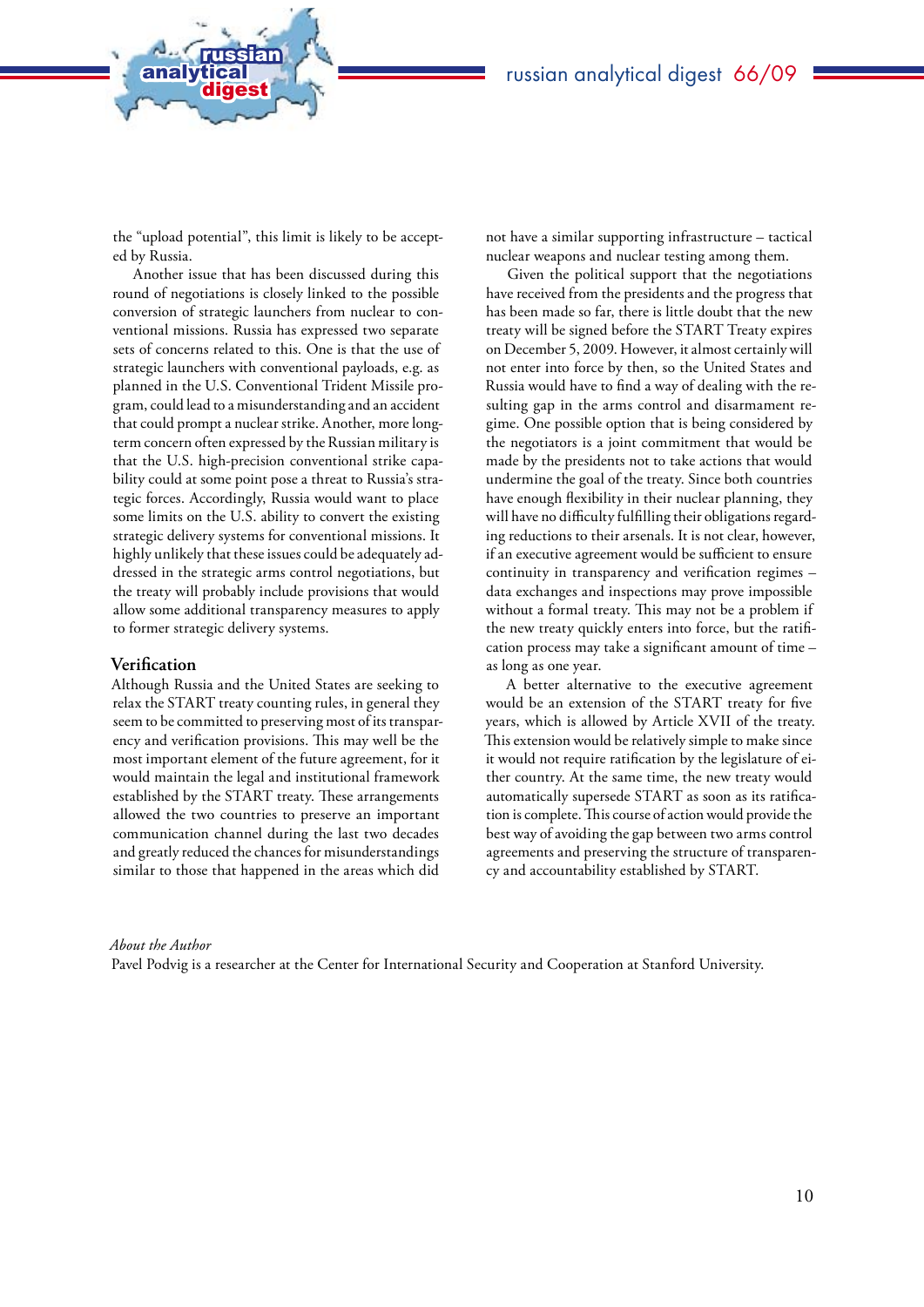|                                                                    |                           | USA          | Russia       | UK                 | France             | China                                                     | Israel          | India                 | Pakistan           | North<br>Korea     | <b>Total</b> |
|--------------------------------------------------------------------|---------------------------|--------------|--------------|--------------------|--------------------|-----------------------------------------------------------|-----------------|-----------------------|--------------------|--------------------|--------------|
| All weapons                                                        | Stockpile                 | 5,400        | 14,000       | $-185$             | $348 +$            | $-240$                                                    | $-80$           | $\tilde{\mathcal{S}}$ | $-60$              | $\leq 10$          | $-20,373$    |
| systems                                                            | Opera-<br>tional          | 4,075        | 5,192        | 160                | 348                | $-193$                                                    | $\sim$          | $\mathbf{\hat{a}}$    | $\mathbf{\hat{a}}$ | $\mathfrak{a}$ .   | $-9,968$     |
| Intercontinental                                                   | Number                    | 488          | 430          | $\mathbf{I}$       | $\mathbf{I}$       | $\mathfrak{Z}6$                                           | $\mathbf{I}$    | $\mathbf{I}$          |                    |                    | -944         |
| <b>Ballistic Missiles</b><br>(ICBM)                                | Warheads                  | 764          | 1,605        | $\mathbf{I}$       |                    | $\delta$                                                  | $\mathbf{I}$    | $\mathbf{I}$          | $\mathbf{I}$       | $\sim$             |              |
| Short- and                                                         | Number                    | $\mathbf{I}$ | $\mathbf{I}$ | $\mathbf{I}$       | $\mathbf{I}$       | $-100$                                                    | $50\,$          | 58                    | $\leq 150$         | $\mathbf I$        | 550          |
| <b>Ballistic Missiles</b><br>(SRBM, IRBM,<br>Medium-Range<br>MRBM) | Warheads                  | $\mathbf{I}$ | $\mathbf{I}$ | $\pmb{\mathsf{I}}$ | $\mathbf{I}$       | $-100$                                                    | $\tilde{\zeta}$ | $\frac{1}{2}$         | $-35$              | $\mathbf{\hat{a}}$ | -195         |
| Sea Launched                                                       | Number                    | 288          | 176          | 48                 | 48                 | (12)                                                      | $\mathbf i$     | $\mathbf i$           | $\mathbf i$        |                    | -572         |
| <b>Ballistic Missiles</b>                                          | Warheads                  | 1,728        | 624          | <144               | 288                | (12)                                                      | ï               | $\mathbf{I}$          | $\mathbf{I}$       |                    | $-2,796$     |
| (SLBM)                                                             | Subma-<br>(SSBN)<br>rines | 14           | (13)         | 4                  | 4                  | $\odot$                                                   |                 |                       |                    |                    |              |
| Strategic Bombers                                                  | Number                    | 115          | $\sqrt{2}$   | $\mathbf{I}$       | $\mathbf{I}$       | $-100$                                                    | $\mathbf{I}$    | $\mathbf{I}$          | $\mathbf{I}$       |                    | $-294$       |
|                                                                    | Warheads/<br><b>Bombs</b> | 1,083        | 884          | $\mathbf i$        | $\mathbf{I}$       | <b>Bombs</b><br>DH-10<br>LACM<br>$-20;$<br>$\frac{15}{1}$ | $\mathbf i$     | $\mathbf i$           | $\mathbf i$        |                    | $-2,002$     |
| Theater Weapons                                                    | Number                    | 325          |              |                    |                    |                                                           |                 |                       |                    |                    |              |
|                                                                    | Warheads/<br><b>Bombs</b> | 500          | 2,079        |                    | ASMP <sub>60</sub> | <b>Bombs</b><br>$\tilde{\mathcal{L}}$                     | $-30$           | <b>Bombs</b><br>$-40$ | $-25$              | Λ.                 | $-2,754$     |

International Proliferation of Nuclear Weapons (as of  $M$ arch 2008) **Nuclear Weapons (as of March 2008) Proliferation of International** 

Table

<span id="page-10-0"></span>

Medium Range Ballistic Missile, SLBM Sea-Launched Ballistic Missile, SRBM = Short Range Ballistic Missile, SSBN = Nuclear Powered Ballistic Missile Submarine *Medium Range Ballistic Missile, SLBM Sea-Launched Ballistic Missile, SRBM = Short Range Ballistic Missile, SSBN = Nuclear Powered Ballistic Missile Submarine* Source: http://www.fas.org/nuke/guide/summary.htm, 4.10.2009 *Source:* http://www.fas.org/nuke/guide/summary.htm*, 4.10.2009*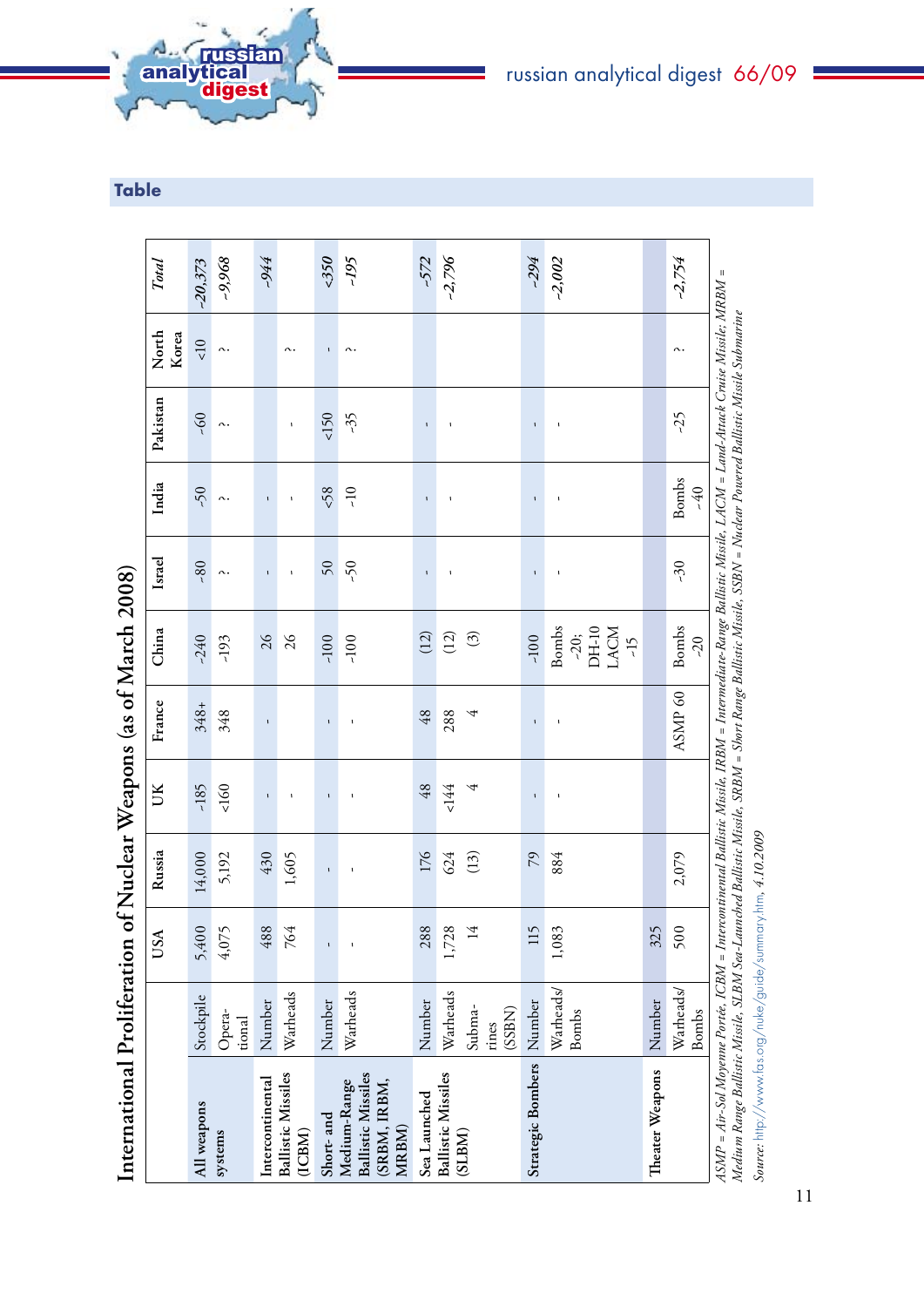<span id="page-11-0"></span>

Opinion Poll

# **The Opinion of the Russian Public on Russia's Nuclear Arsenal (August 2009)**

**How Should Russia Deal With Its Nuclear Arsenal in the Next Three to Five Years?** 



In Your Opinion, Is Our State Currently Doing Enough To Preserve the Combat Readiness of **the Strategic Nuclear Forces?**



Source: opinion poll conducted by VTsIOM on 22-30 August 2009 http://wciom.ru/novosti/press-vypuski/press-vypusk/single/12459.html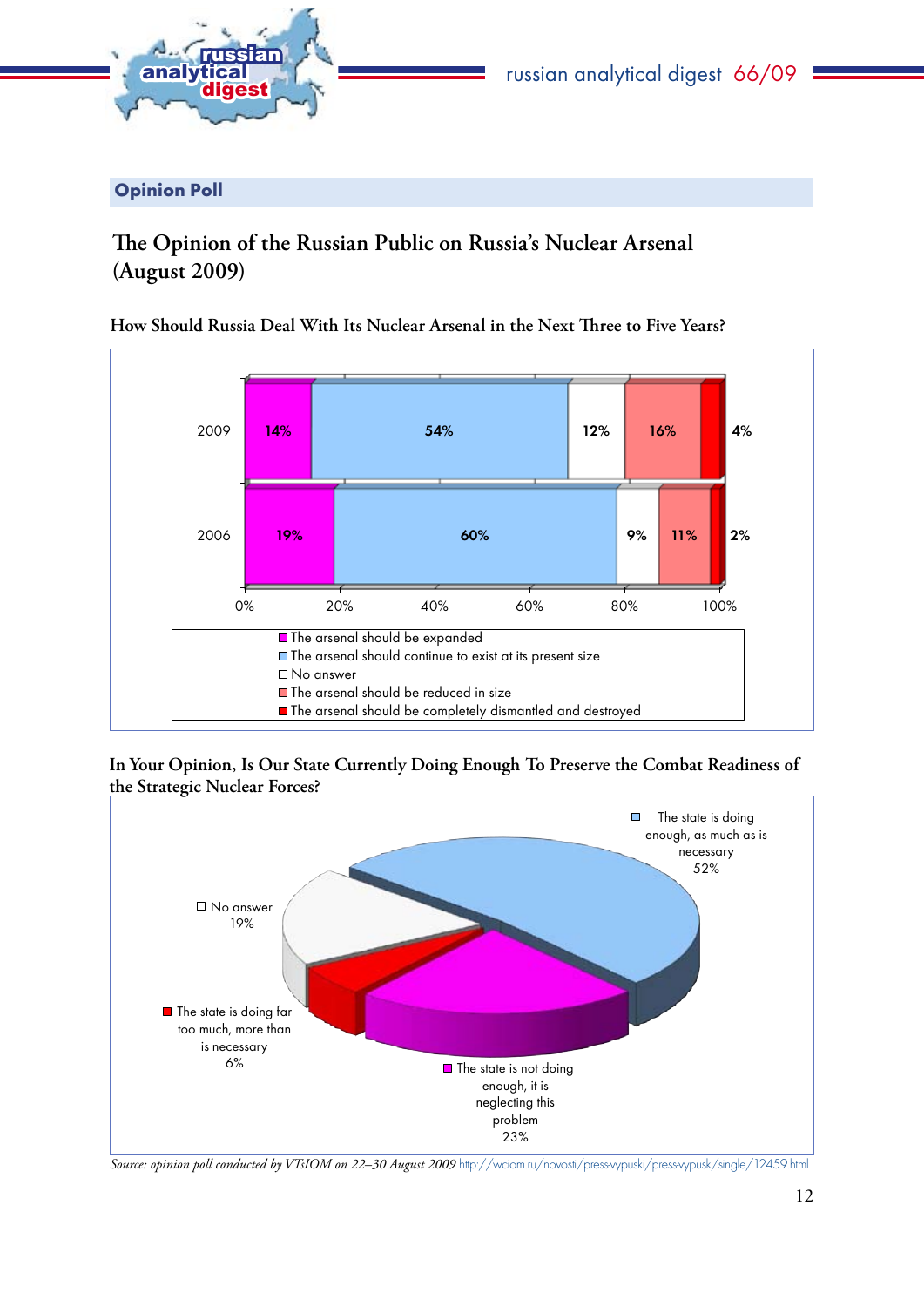<span id="page-12-0"></span>

**The Cancelling of the Missile Defense Plans for Eastern Europe and Russian–American Relations in the Eyes of the Russian Public**

**What is Your Attitude toward the Cancelling of the US Missile Defense Plans for Eastern Europe?**



**Did the US Plans to Station Missile Defense Systems in Eastern Europe Threaten Russian Interests?**



*Source: opinion polls conducted by the "Public Opinion Fund" (FOM) in September 2009*  http://bd.fom.ru/report/map/projects/dominant/dom0939/d093913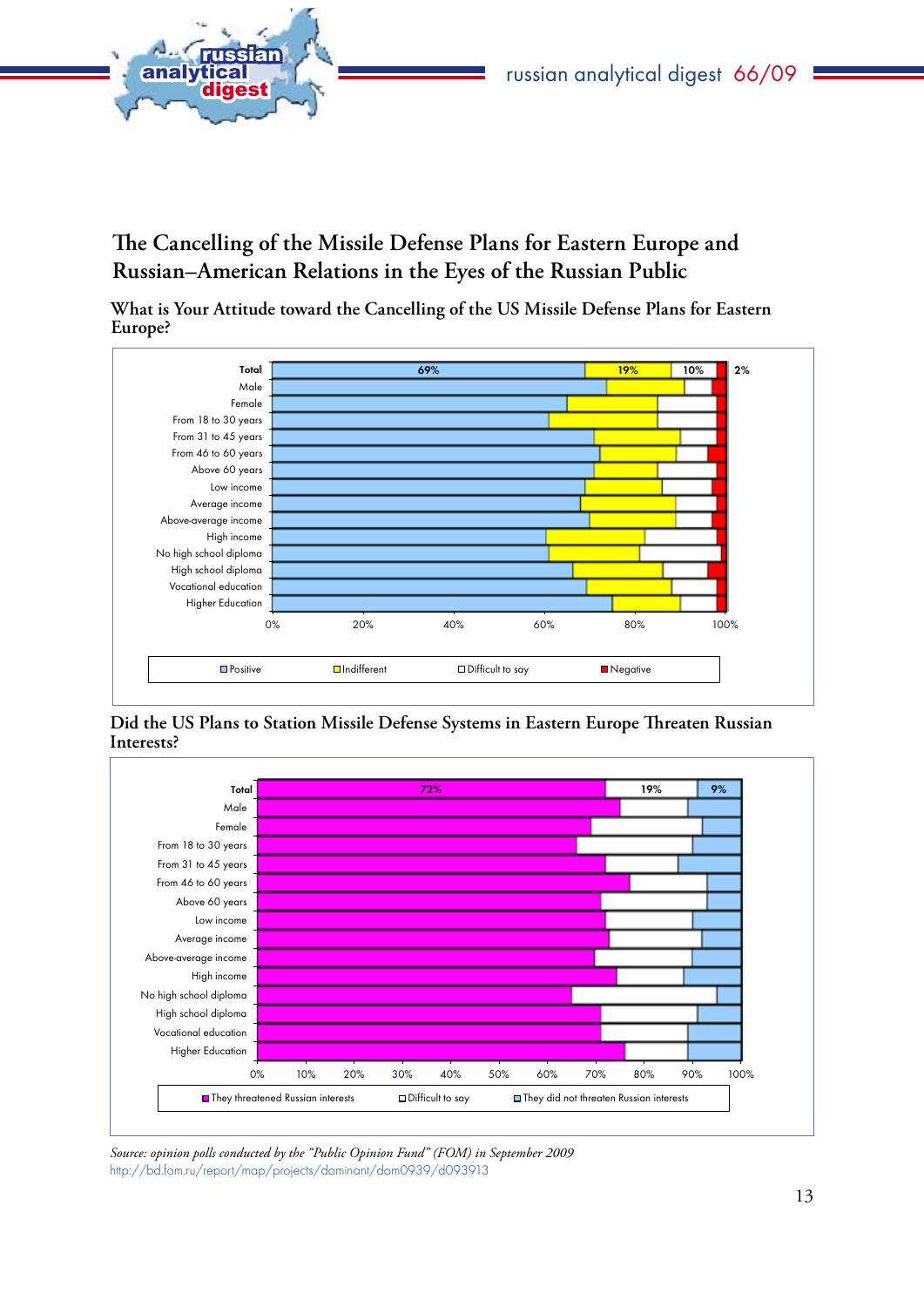<span id="page-13-0"></span>

**What is Your Attitude Towards the Cancellation of Russian Plans to Station Iskander Missiles in the Kaliningrad Area?**



*Source: opinion polls conducted by the "Public Opinion Fund" (FOM) in September 2009*  http://bd.fom.ru/report/map/projects/dominant/dom0939/d093913

# **Attitudes Towards the USA**



**What is Your Attitude Towards the USA? (Russian Population)**

*Source: opinion polls conducted by the Levada Center, February 2000–September 2009* http://www.levada.ru./press/2009013001.htm*;*  http://www.levada.ru./press/2009081102.html*;* http://www.levada.ru./press/2009100100.html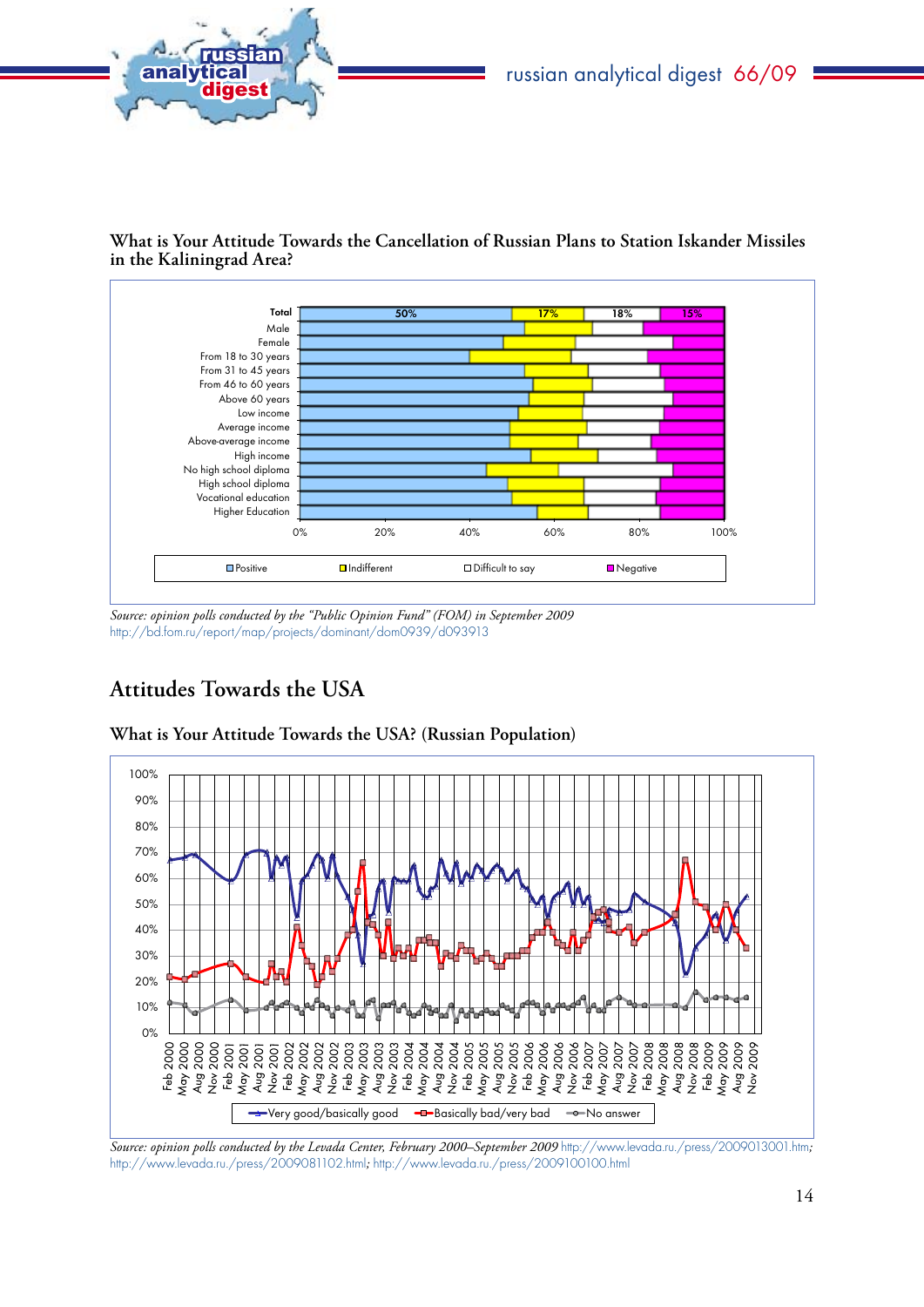<span id="page-14-0"></span>

# **International Public Opinion on the USA**



**Do You Think the USA Is Playing a Mainly Positive or a Mainly Negative Role in the World?**

**Do You Think the USA Is Generally Respectful of Human Rights or Not?**



*Source: opinion poll conducted by WorldPublicOpinion.org on 7 July 2009,*  [http://www.worldpublicopinion.org/pipa/articles/views\\_on\\_countriesregions\\_bt/623.php?nid=&id=&pnt=623](http://www.worldpublicopinion.org/pipa/articles/views_on_countriesregions_bt/623.php?nid=&id=&pnt=623)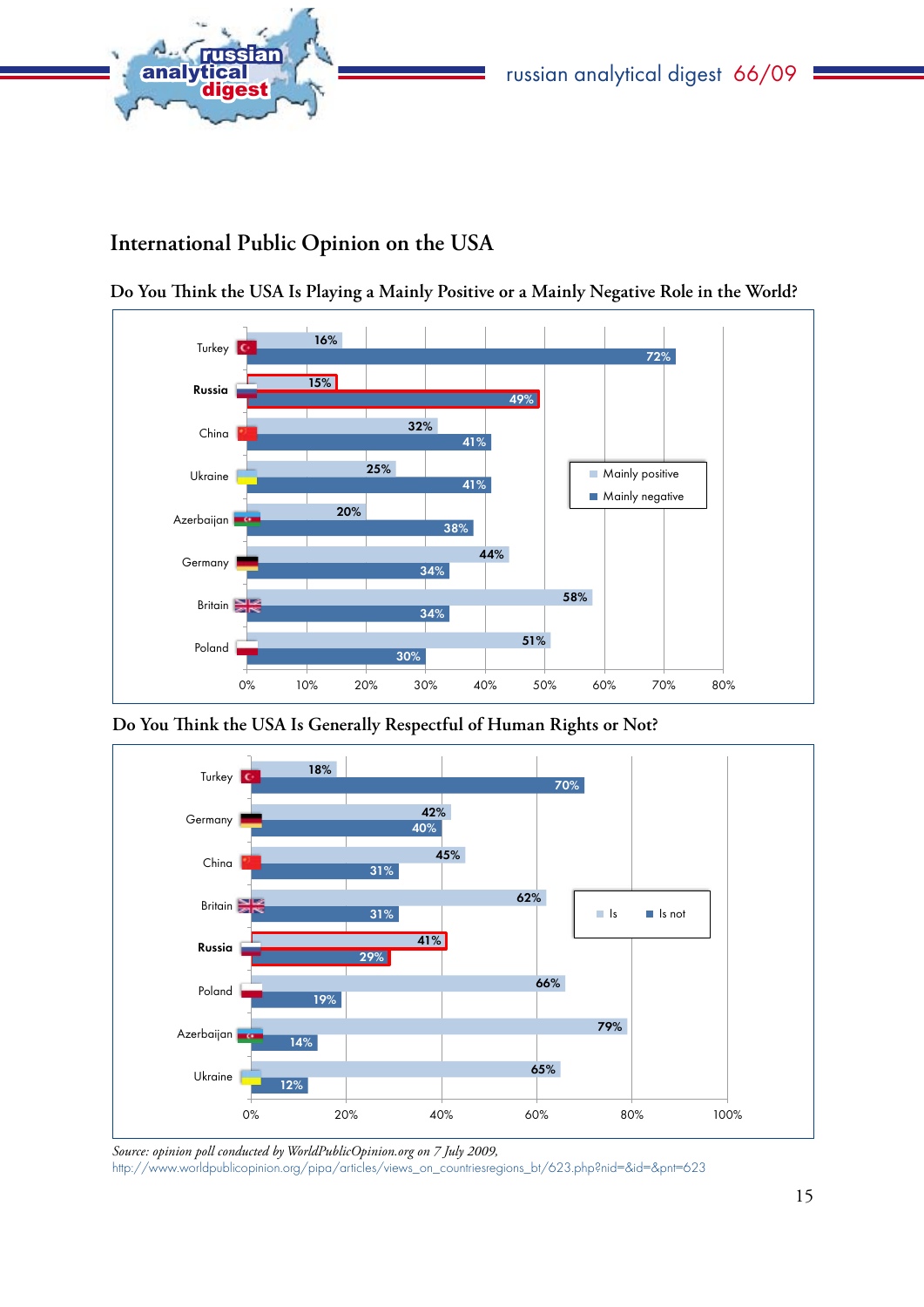



**Do You Think the USA Is or Is Not Generally Cooperative With Other Countries?**

**Do You Think the USA Does or Does Not Use the Threat of Military Force to Gain Advantages?**



*Source: opinion poll conducted by WorldPublicOpinion.org on 7 July 2009,*  [http://www.worldpublicopinion.org/pipa/articles/views\\_on\\_countriesregions\\_bt/623.php?nid=&id=&pnt=623](http://www.worldpublicopinion.org/pipa/articles/views_on_countriesregions_bt/623.php?nid=&id=&pnt=623)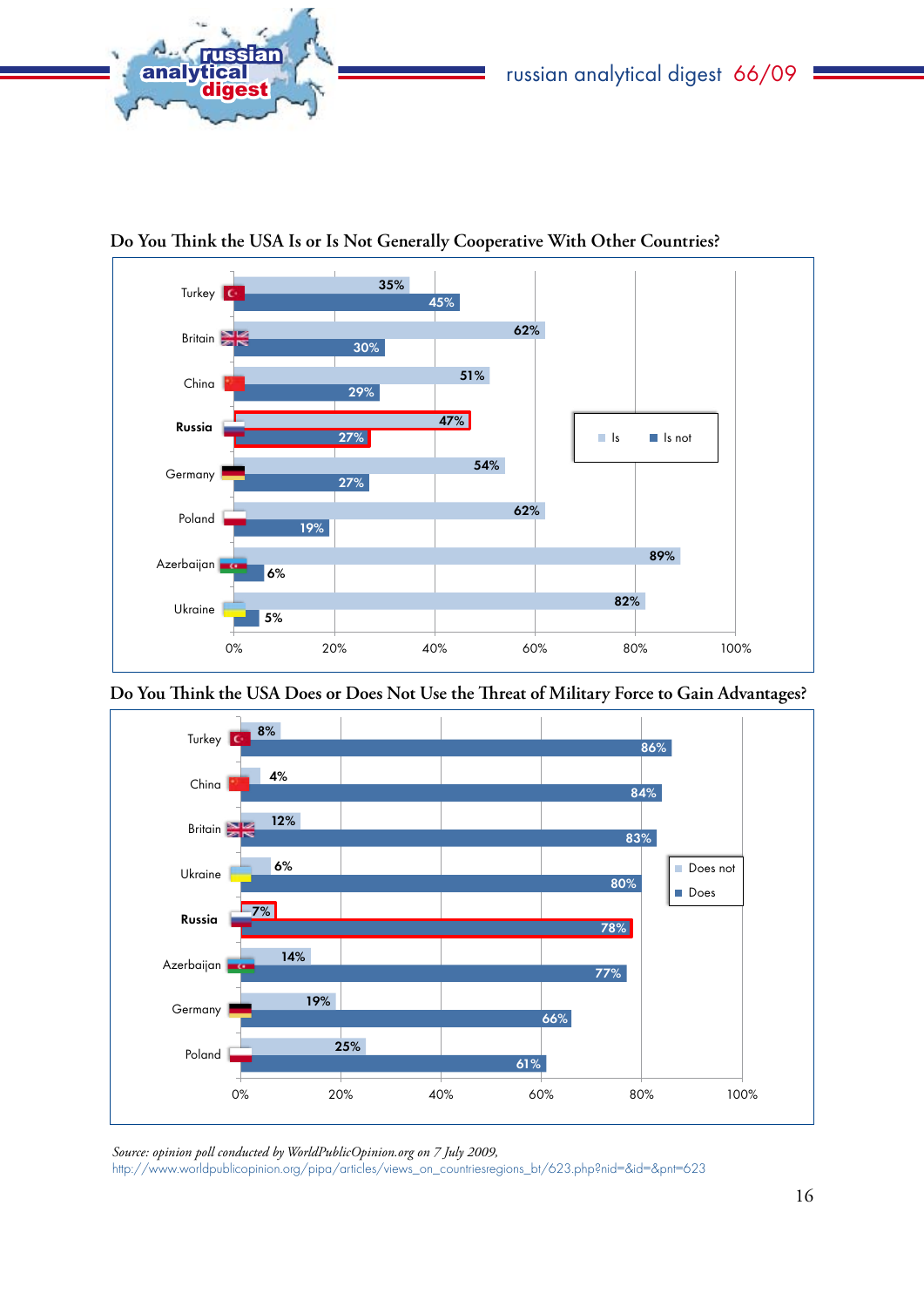

**How Much Confidence Do You Have in the U**  $\boldsymbol{\omega}$ **President ( Barack Obama in 2009, George W. Bush in 2008) To Do the Right** 

analytical<br>digest

russian

Source: opinion poll conducted by WorldPublicOpinion.org on 7 July 2009, *Source: opinion poll conducted by WorldPublicOpinion.org on 7 July 2009,* 

http://www.worldpublicopinion.org/pipa/atricles/views\_on\_countriesregions\_bt/623.php?nid=&id=&pnt=623 [http://www.worldpublicopinion.org/pipa/articles/views\\_on\\_countriesregions\\_bt/623.php?nid=&id=&pnt=623](http://www.worldpublicopinion.org/pipa/articles/views_on_countriesregions_bt/623.php?nid=&id=&pnt=623)

<sup>17</sup>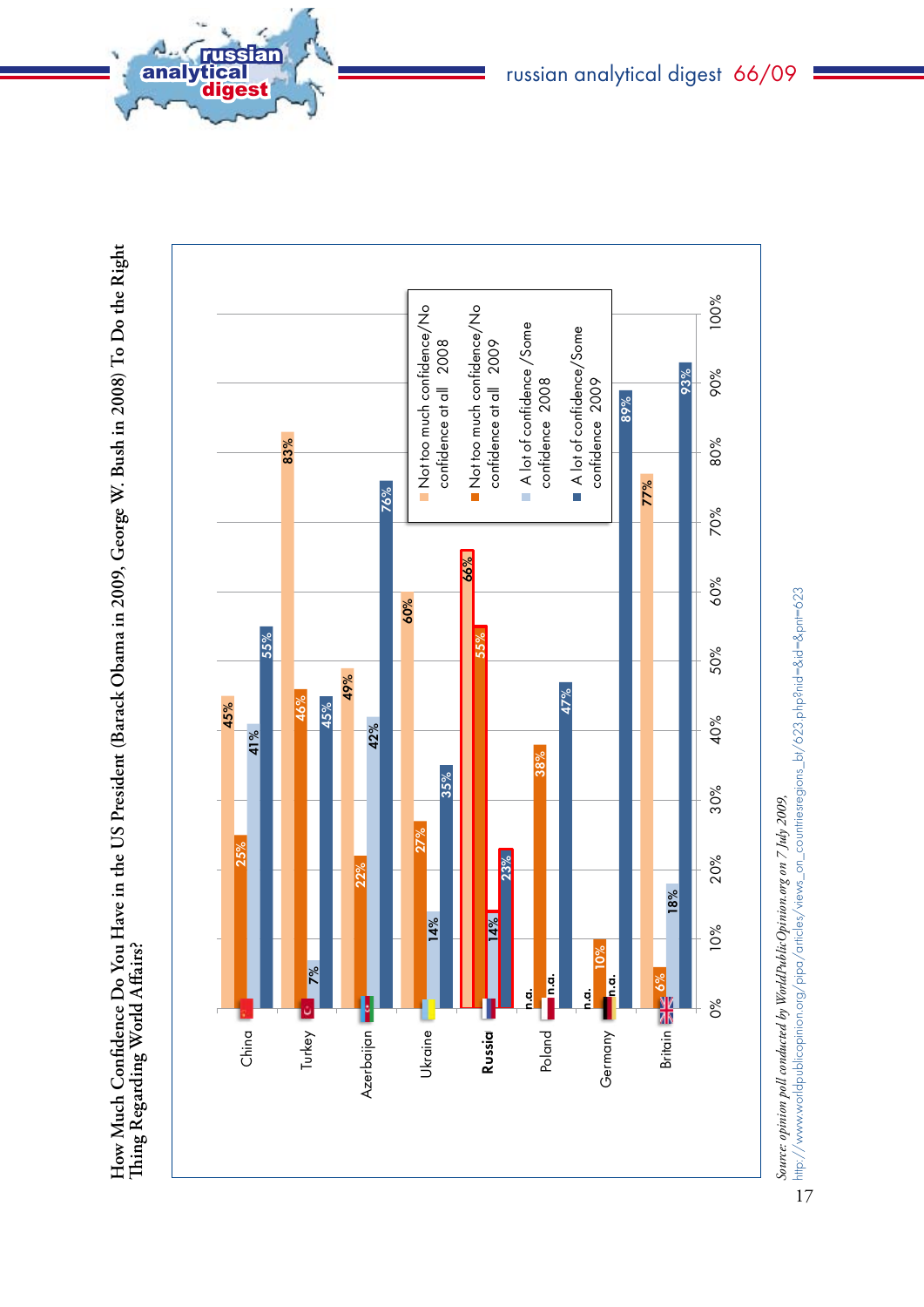

analytical<br>digest

russian



Source: opinion poll conducted by WorldPublicOpinion.org on 7 July 2009, *Source: opinion poll conducted by WorldPublicOpinion.org on 7 July 2009,* 

http://www.worldpublicopinion.org/pipa/articles/views\_on\_countriesregions\_bt/623.php?nid=&id=&pnt=623 [http://www.worldpublicopinion.org/pipa/articles/views\\_on\\_countriesregions\\_bt/623.php?nid=&id=&pnt=623](http://www.worldpublicopinion.org/pipa/articles/views_on_countriesregions_bt/623.php?nid=&id=&pnt=623)18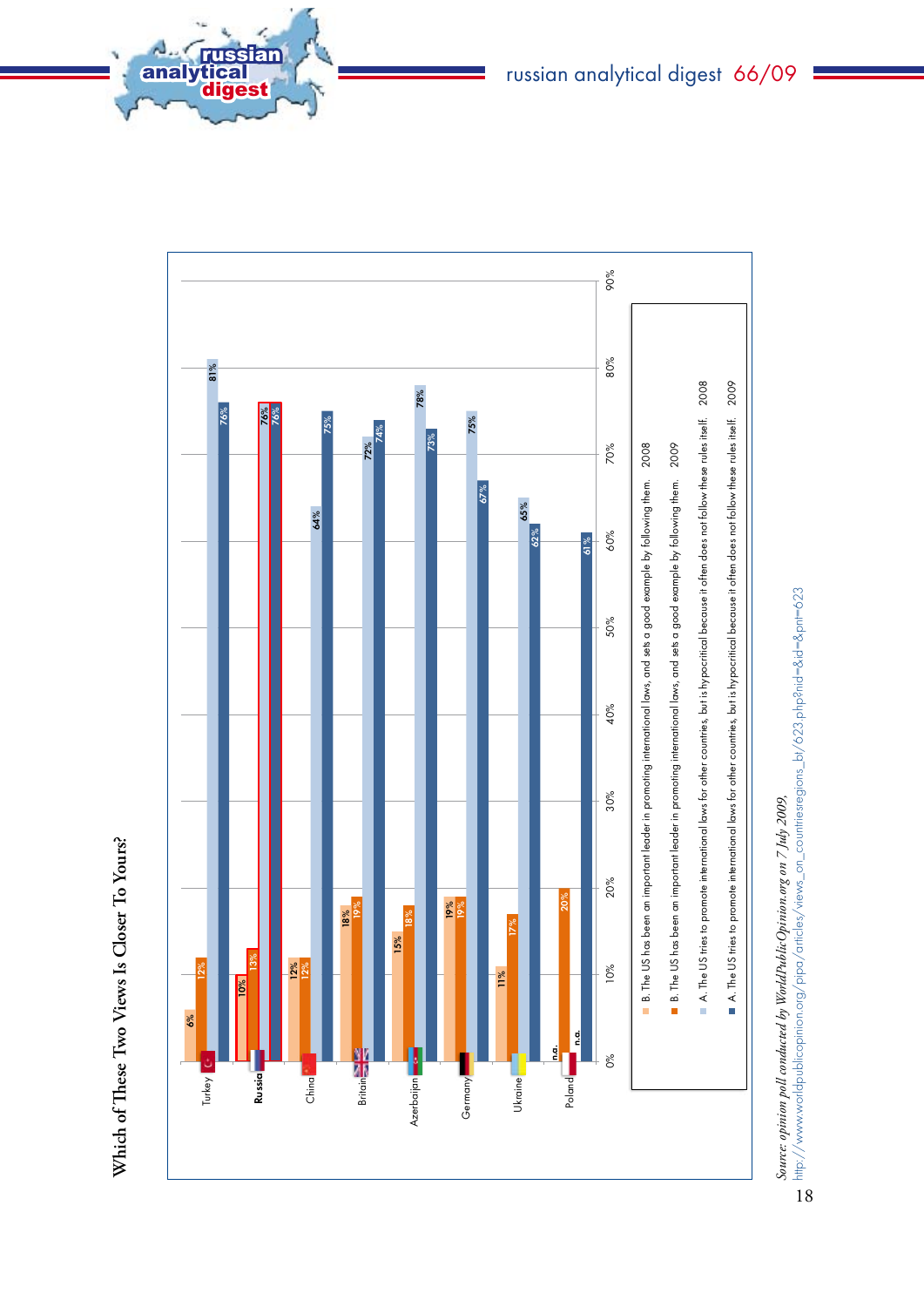

**In Our Government's Relations With the U** In Our Government's Relations With the USA, Do You Think the USA More Often Treats Us Fairly, or Abuses Its Greater<br>Power To Make Us Do What the USA Wants? **You Think the U SA More Often Treats Us Fairly, or Abuses Its Greater Power To Make Us Do What the U SA Wants?**

analytical<br>digest

russian

19

http://www.worldpublicopinion.org/pipa/atricles/views\_on\_countriesregions\_bt/623.php?nid=&id=&pnt=623 [http://www.worldpublicopinion.org/pipa/articles/views\\_on\\_countriesregions\\_bt/623.php?nid=&id=&pnt=623](http://www.worldpublicopinion.org/pipa/articles/views_on_countriesregions_bt/623.php?nid=&id=&pnt=623)

russian analytical digest 66/09

Source: opinion poll conducted by WorldPublicOpinion.org on 7 July 2009, *Source: opinion poll conducted by WorldPublicOpinion.org on 7 July 2009,*